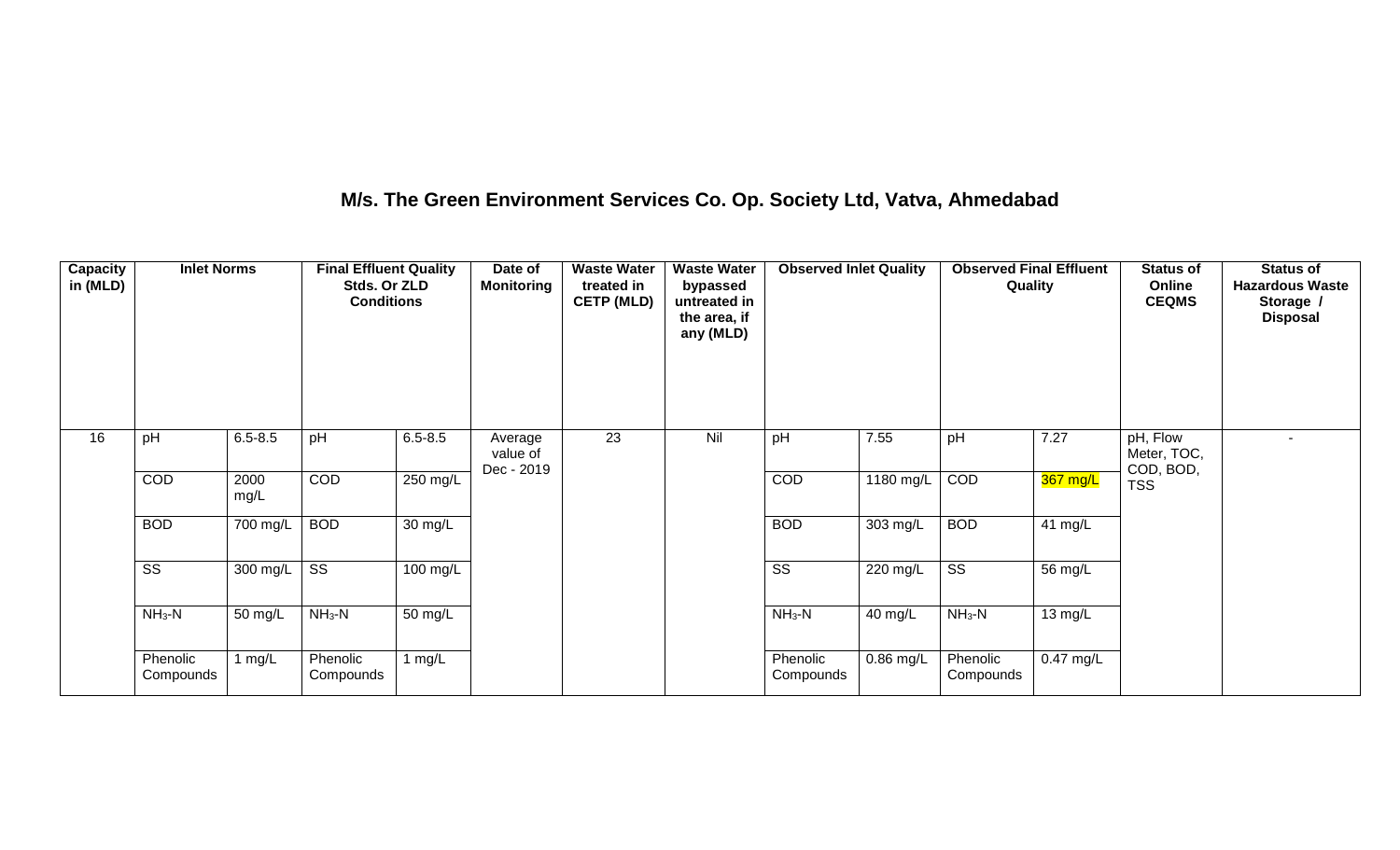## **M/s. Odhav Enviro Project Ltd., Odhav, Ahmedabad**

| Capacity<br>in (MLD) | <b>Inlet Norms</b>     |              | <b>Final Effluent Quality</b><br>Stds. Or ZLD<br><b>Conditions</b> |             | Date of<br><b>Monitoring</b>      | <b>Waste Water</b><br>treated in<br><b>CETP (MLD)</b> | <b>Waste Water</b><br>bypassed<br>untreated in<br>the area, if<br>any (MLD) | <b>Observed Inlet Quality</b> |             | <b>Observed Final Effluent</b><br>Quality |            | <b>Status of</b><br>Online<br><b>CEQMS</b>   | <b>Status of</b><br><b>Hazardous Waste</b><br>Storage /<br><b>Disposal</b> |
|----------------------|------------------------|--------------|--------------------------------------------------------------------|-------------|-----------------------------------|-------------------------------------------------------|-----------------------------------------------------------------------------|-------------------------------|-------------|-------------------------------------------|------------|----------------------------------------------|----------------------------------------------------------------------------|
| 1.2                  | pH                     | $6.5 - 8.5$  | pH                                                                 | $6.5 - 8.5$ | Average<br>value of<br>Dec - 2019 | 1.1                                                   | Nil                                                                         | pH                            | 7.19        | pH                                        | 7.04       | Flow meter at<br>inlet & outlet,<br>COD, pH, | $\blacksquare$                                                             |
|                      | COD                    | 2000<br>mg/L | <b>COD</b>                                                         | 250 mg/L    |                                   |                                                       |                                                                             | COD                           | 615 mg/L    | <b>COD</b>                                | $362$ mg/L | TSS, BOD                                     |                                                                            |
|                      | <b>BOD</b>             | 700 mg/L     | <b>BOD</b>                                                         | 30 mg/L     |                                   |                                                       |                                                                             | <b>BOD</b>                    | 159 mg/L    | <b>BOD</b>                                | 59 mg/L    |                                              |                                                                            |
|                      | $\overline{\text{ss}}$ | 300 mg/L     | $\overline{\text{ss}}$                                             | 100 mg/L    |                                   |                                                       |                                                                             | $\overline{\text{ss}}$        | 120 mg/L    | $\overline{\text{ss}}$                    | 58 mg/L    |                                              |                                                                            |
|                      | $NH3-N$                | 50 mg/L      | $NH3-N$                                                            | 50 mg/L     |                                   |                                                       |                                                                             | $NH_3-N$                      | 24 mg/L     | $NH3-N$                                   | 16 mg/L    |                                              |                                                                            |
|                      | Phenolic<br>Compounds  | l mg/L       | Phenolic<br>Compounds                                              | 1 $mg/L$    |                                   |                                                       |                                                                             | Phenolic<br>Compounds         | $0.44$ mg/L | Phenolic<br>Compounds                     | 0.032 mg/L |                                              |                                                                            |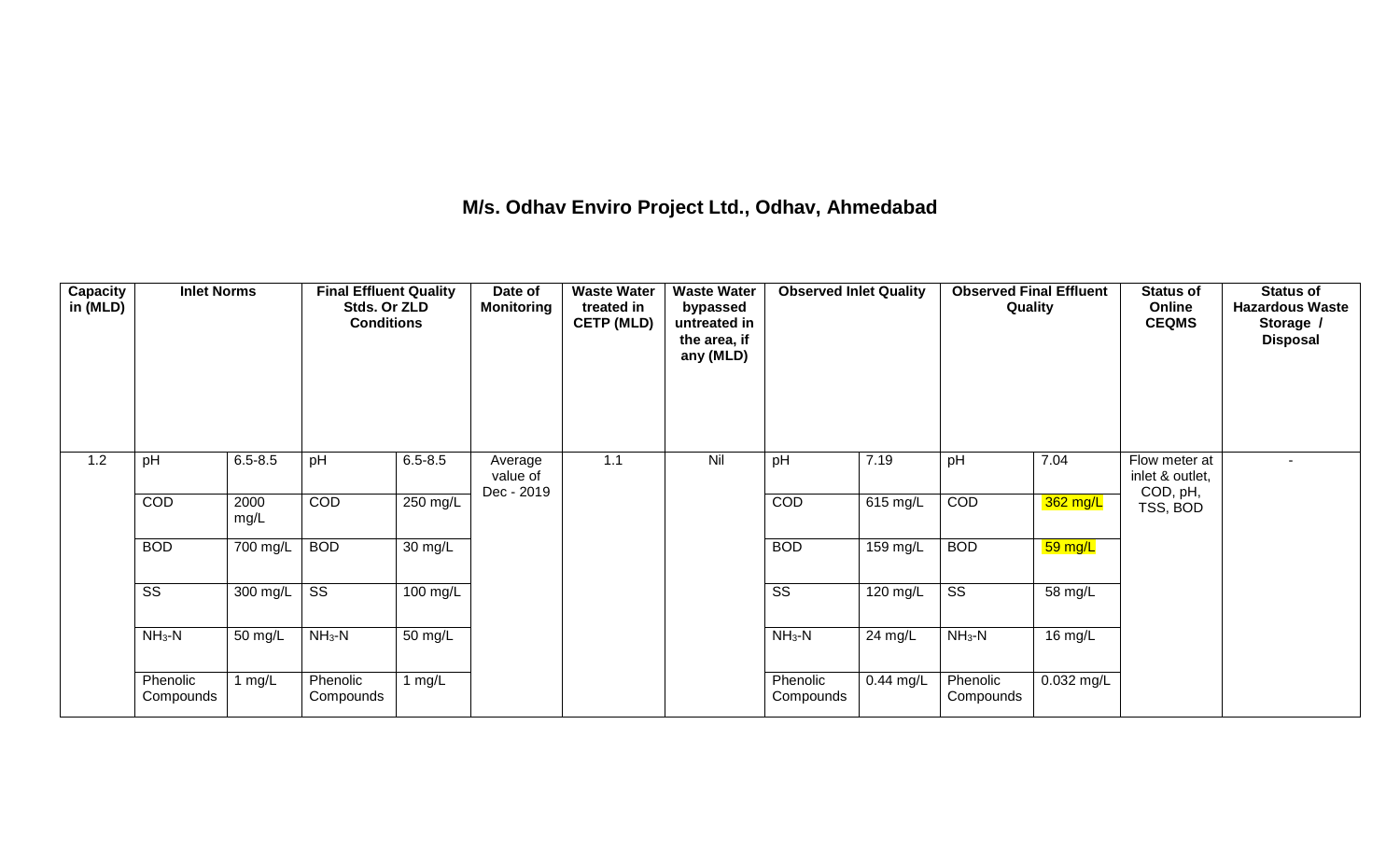## **M/s. Gujarat Vepari Maha Mandal Sahkari Udhyogik Vasahat Ltd, Ahmedabad**

| Capacity<br>in (MLD) | <b>Inlet Norms</b>     |              | <b>Final Effluent Quality</b><br>Stds. Or ZLD<br><b>Conditions</b> |                    | Date of<br><b>Monitoring</b>      | <b>Waste Water</b><br>treated in<br><b>CETP (MLD)</b> | <b>Waste Water</b><br>bypassed<br>untreated in<br>the area, if<br>any (MLD) | <b>Observed Inlet Quality</b> |             | <b>Observed Final Effluent</b><br>Quality |             | <b>Status of</b><br>Online<br><b>CEQMS</b> | <b>Status of</b><br><b>Hazardous Waste</b><br>Storage /<br><b>Disposal</b> |
|----------------------|------------------------|--------------|--------------------------------------------------------------------|--------------------|-----------------------------------|-------------------------------------------------------|-----------------------------------------------------------------------------|-------------------------------|-------------|-------------------------------------------|-------------|--------------------------------------------|----------------------------------------------------------------------------|
| 0.45                 | pH                     | $6.5 - 8.5$  | pH                                                                 | $6.5 - 8.5$        | Average<br>value of<br>Dec - 2019 | 0.7                                                   | Nil                                                                         | pH                            | 6.65        | pH                                        | 7.33        | <b>Flow Meter</b>                          | Storage - 500 MT                                                           |
|                      | COD                    | 2000<br>mg/L | COD                                                                | $250$ mg/L         |                                   |                                                       |                                                                             | COD                           | 414 mg/L    | COD                                       | 202 mg/L    |                                            |                                                                            |
|                      | <b>BOD</b>             | 700 mg/L     | <b>BOD</b>                                                         | 30 mg/L            |                                   |                                                       |                                                                             | <b>BOD</b>                    | 133 mg/L    | <b>BOD</b>                                | 43 mg/L     |                                            |                                                                            |
|                      | $\overline{\text{ss}}$ | 300 mg/L     | $\overline{\text{ss}}$                                             | $100 \text{ mg/L}$ |                                   |                                                       |                                                                             | $\overline{\text{ss}}$        | $252$ mg/L  | $\overline{\text{ss}}$                    | 22 mg/L     |                                            |                                                                            |
|                      | $NH3-N$                | 50 mg/L      | $NH3-N$                                                            | 50 mg/L            |                                   |                                                       |                                                                             | $NH3-N$                       | 145 mg/L    | $NH3-N$                                   | $116$ mg/L  |                                            |                                                                            |
|                      | Phenolic<br>Compounds  | 1 mg/L       | Phenolic<br>Compounds                                              | 1 mg/L             |                                   |                                                       |                                                                             | Phenolic<br>Compounds         | $0.45$ mg/L | Phenolic<br>Compounds                     | $0.46$ mg/L |                                            |                                                                            |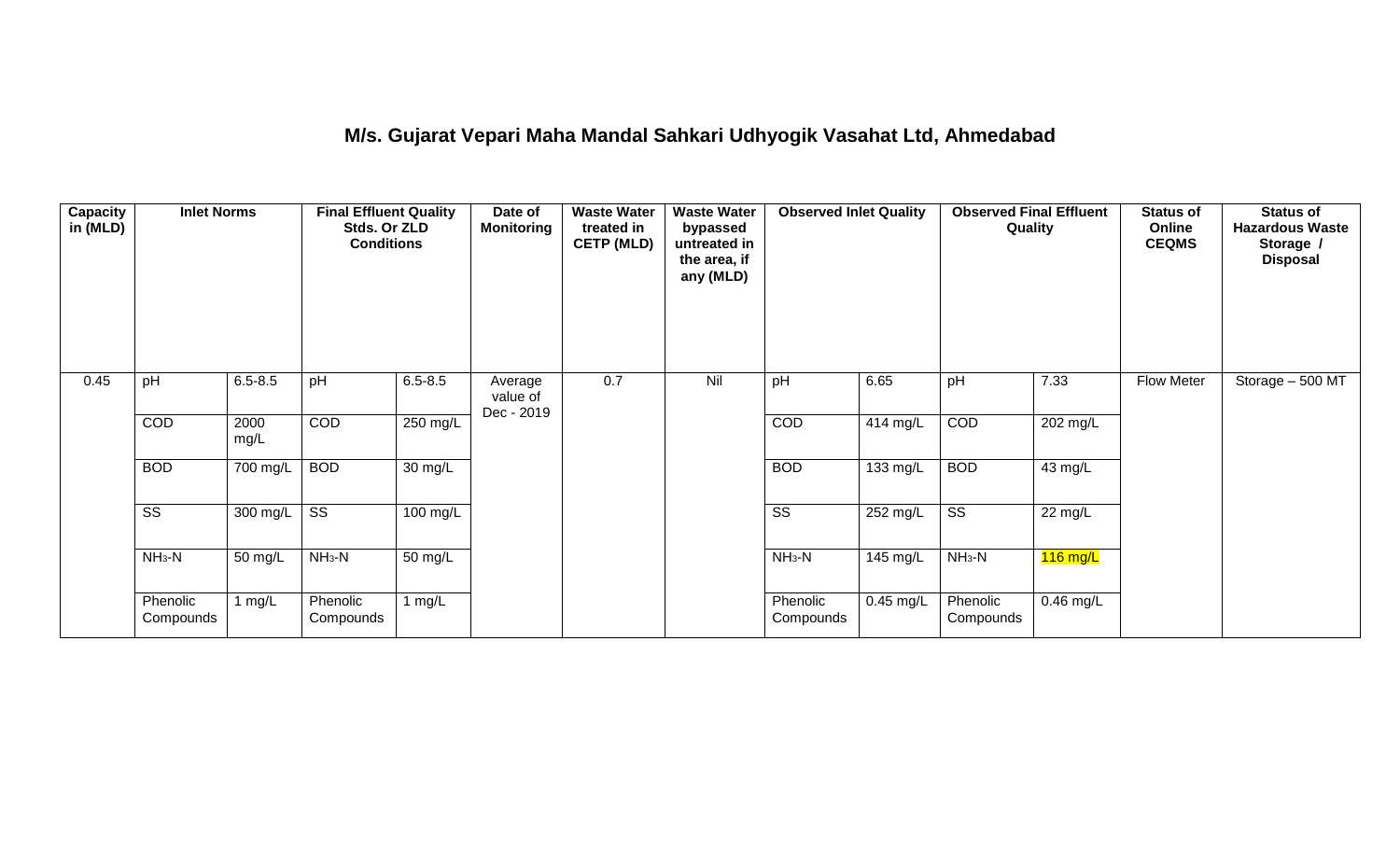## **M/s. Odhav Green Enviro Project Association, Odhav, Ahmedabad**

| Capacity<br>in (MLD) | <b>Inlet Norms</b>    |             | <b>Final Effluent Quality</b><br>Stds. Or ZLD<br><b>Conditions</b> |             | Date of<br><b>Monitoring</b>      | <b>Waste Water</b><br>treated in<br><b>CETP (MLD)</b> | <b>Waste Water</b><br>bypassed<br>untreated in<br>the area, if<br>any (MLD) | <b>Observed Inlet Quality</b> |           | <b>Observed Final Effluent</b><br>Quality |            | <b>Status of</b><br>Online<br><b>CEQMS</b> | <b>Status of</b><br><b>Hazardous Waste</b><br>Storage /<br><b>Disposal</b> |
|----------------------|-----------------------|-------------|--------------------------------------------------------------------|-------------|-----------------------------------|-------------------------------------------------------|-----------------------------------------------------------------------------|-------------------------------|-----------|-------------------------------------------|------------|--------------------------------------------|----------------------------------------------------------------------------|
| 1.00                 | pH                    | $6.5 - 8.5$ | pH                                                                 | $6.5 - 8.5$ | Average<br>value of<br>Dec - 2019 | 0.8                                                   | Nil                                                                         | pH                            | 7.57      | pH                                        | 7.70       |                                            |                                                                            |
|                      | COD                   | 750 mg/L    | COD                                                                | 250 mg/L    |                                   |                                                       |                                                                             | COD                           | 833 mg/L  | COD                                       | 840 mg/L   |                                            |                                                                            |
|                      | <b>BOD</b>            | 250 mg/L    | <b>BOD</b>                                                         | 30 mg/L     |                                   |                                                       |                                                                             | <b>BOD</b>                    | 364 mg/L  | <b>BOD</b>                                | 351 mg/L   |                                            |                                                                            |
|                      | SS                    | 300 mg/L    | $\overline{\text{ss}}$                                             | 100 mg/L    |                                   |                                                       |                                                                             | SS                            | 275 mg/L  | $\overline{\text{ss}}$                    | 960 mg/L   |                                            |                                                                            |
|                      | $NH_3-N$              | 50 mg/L     | $NH3-N$                                                            | 50 mg/L     |                                   |                                                       |                                                                             | $NH_3-N$                      | 55 mg/L   | $NH3-N$                                   | 92 mg/L    |                                            |                                                                            |
|                      | Phenolic<br>Compounds | 1 $mg/L$    | Phenolic<br>Compounds                                              | 1 $mg/L$    |                                   |                                                       |                                                                             | Phenolic<br>Compounds         | 0.39 mg/L | Phenolic<br>Compounds                     | $0.2$ mg/L |                                            |                                                                            |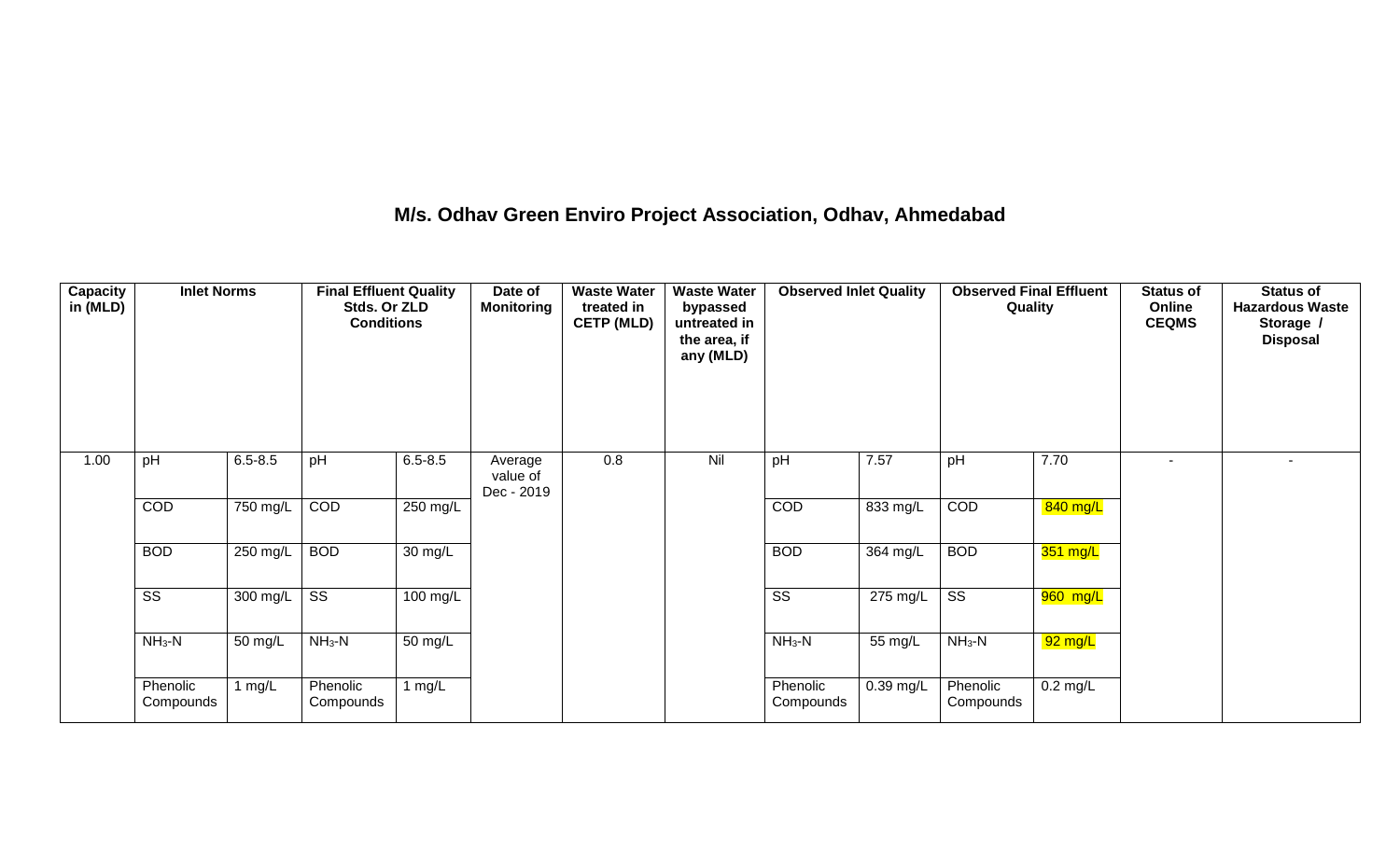## **M/s. Naroda Enviro Project Ltd., Naroda, Ahmedabad**

| <b>Capacity</b><br>in (MLD) | <b>Inlet Norms</b>     |                  | <b>Final Effluent Quality</b><br>Stds. Or ZLD<br><b>Conditions</b> |                      | Date of<br><b>Monitoring</b>      | <b>Waste Water</b><br>treated in<br><b>CETP (MLD)</b> | <b>Waste Water</b><br>bypassed<br>untreated in<br>the area, if<br>any (MLD) | <b>Observed Inlet Quality</b> |            | <b>Observed Final Effluent</b><br>Quality |                    | <b>Status of</b><br>Online<br><b>CEQMS</b> | <b>Status of</b><br><b>Hazardous Waste</b><br>Storage /<br><b>Disposal</b> |
|-----------------------------|------------------------|------------------|--------------------------------------------------------------------|----------------------|-----------------------------------|-------------------------------------------------------|-----------------------------------------------------------------------------|-------------------------------|------------|-------------------------------------------|--------------------|--------------------------------------------|----------------------------------------------------------------------------|
| 3.00                        | pH                     | $6.5 - 8.5$      | pH                                                                 | $6.5 - 8.5$          | Average<br>value of<br>Dec - 2019 | 4.5                                                   | Nil                                                                         | pH                            | 8.04       | pH                                        | 8.27               |                                            |                                                                            |
|                             | COD                    | 2000<br>mg/L     | COD                                                                | 250 mg/L             |                                   |                                                       |                                                                             | COD                           | 3966 mg/L  | COD                                       | $706$ mg/L         |                                            |                                                                            |
|                             | <b>BOD</b>             | 700 mg/L         | <b>BOD</b>                                                         | 30 mg/L              |                                   |                                                       |                                                                             | <b>BOD</b>                    | 1020 mg/L  | <b>BOD</b>                                | $157 \text{ mg/L}$ |                                            |                                                                            |
|                             | $\overline{\text{ss}}$ | 300 mg/L $\vert$ | $\overline{\text{ss}}$                                             | $100$ mg/L           |                                   |                                                       |                                                                             | $\overline{\text{ss}}$        | $406$ mg/L | $\overline{\text{ss}}$                    | 90 mg/L            |                                            |                                                                            |
|                             | $NH3-N$                | 50 mg/L          | $NH3-N$                                                            | $\overline{50}$ mg/L |                                   |                                                       |                                                                             | $NH_3-N$                      | 14 mg/L    | $NH3-N$                                   | 8 mg/L             |                                            |                                                                            |
|                             | Phenolic<br>Compounds  | 1 $mg/L$         | Phenolic<br>Compounds                                              | 1 $mg/L$             |                                   |                                                       |                                                                             | Phenolic<br>Compounds         | 3.95 mg/L  | Phenolic<br>Compounds                     | $0.22$ mg/L        |                                            |                                                                            |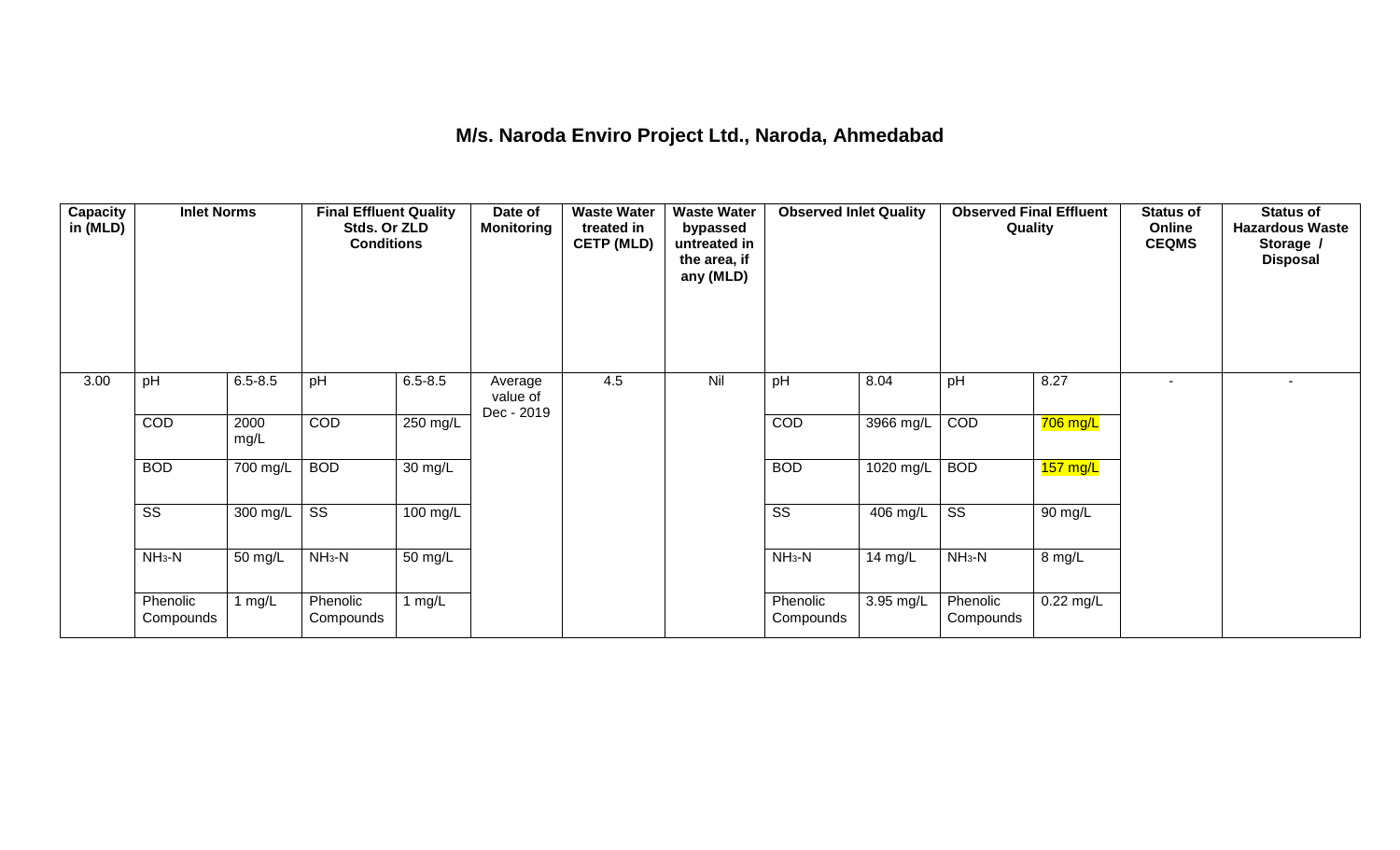## **M/s. Narol Dyestuff Enviro Society., Narol, Ahmedabad**

| <b>Capacity</b><br>in (MLD) | <b>Inlet Norms</b>     |                    | <b>Final Effluent Quality</b><br>Stds. Or ZLD<br><b>Conditions</b> |                      | Date of<br><b>Monitoring</b>      | <b>Waste Water</b><br>treated in<br><b>CETP (MLD)</b> | <b>Waste Water</b><br>bypassed<br>untreated in<br>the area, if<br>any (MLD) | <b>Observed Inlet Quality</b> |             | <b>Observed Final Effluent</b><br>Quality |                   | <b>Status of</b><br>Online<br><b>CEQMS</b> | <b>Status of</b><br><b>Hazardous Waste</b><br>Storage /<br><b>Disposal</b> |
|-----------------------------|------------------------|--------------------|--------------------------------------------------------------------|----------------------|-----------------------------------|-------------------------------------------------------|-----------------------------------------------------------------------------|-------------------------------|-------------|-------------------------------------------|-------------------|--------------------------------------------|----------------------------------------------------------------------------|
| 0.040                       | pH                     | $6.5 - 8.5$        | pH                                                                 | $6.5 - 8.5$          | Average<br>value of<br>Dec - 2019 | 0.020                                                 | Nil                                                                         | pH                            | 8.17        | pH                                        | 8.10              | ٠                                          |                                                                            |
|                             | COD                    | 1500<br>mg/L       | COD                                                                | 250 mg/L             |                                   |                                                       |                                                                             | COD                           | 1586 mg/L   | COD                                       | 140 mg/L          |                                            |                                                                            |
|                             | <b>BOD</b>             | 500 mg/L           | <b>BOD</b>                                                         | $30 \text{ mg/L}$    |                                   |                                                       |                                                                             | <b>BOD</b>                    | $410$ mg/L  | <b>BOD</b>                                | 19 mg/L           |                                            |                                                                            |
|                             | $\overline{\text{ss}}$ | $300 \text{ mg/L}$ | $\overline{\text{ss}}$                                             | $100$ mg/L           |                                   |                                                       |                                                                             | $\overline{\text{ss}}$        | 150 mg/L    | $\overline{\text{SS}}$                    | $30 \text{ mg/L}$ |                                            |                                                                            |
|                             | $NH3-N$                | 50 mg/L            | $NH3-N$                                                            | $\overline{50}$ mg/L |                                   |                                                       |                                                                             | $NH3-N$                       | 92 mg/L     | $NH_3-N$                                  | $9$ mg/L          |                                            |                                                                            |
|                             | Phenolic<br>Compounds  | 1 $mg/L$           | Phenolic<br>Compounds                                              | 1 $mg/L$             |                                   |                                                       |                                                                             | Phenolic<br>Compounds         | $0.70$ mg/L | Phenolic<br>Compounds                     | $0.48$ mg/L       |                                            |                                                                            |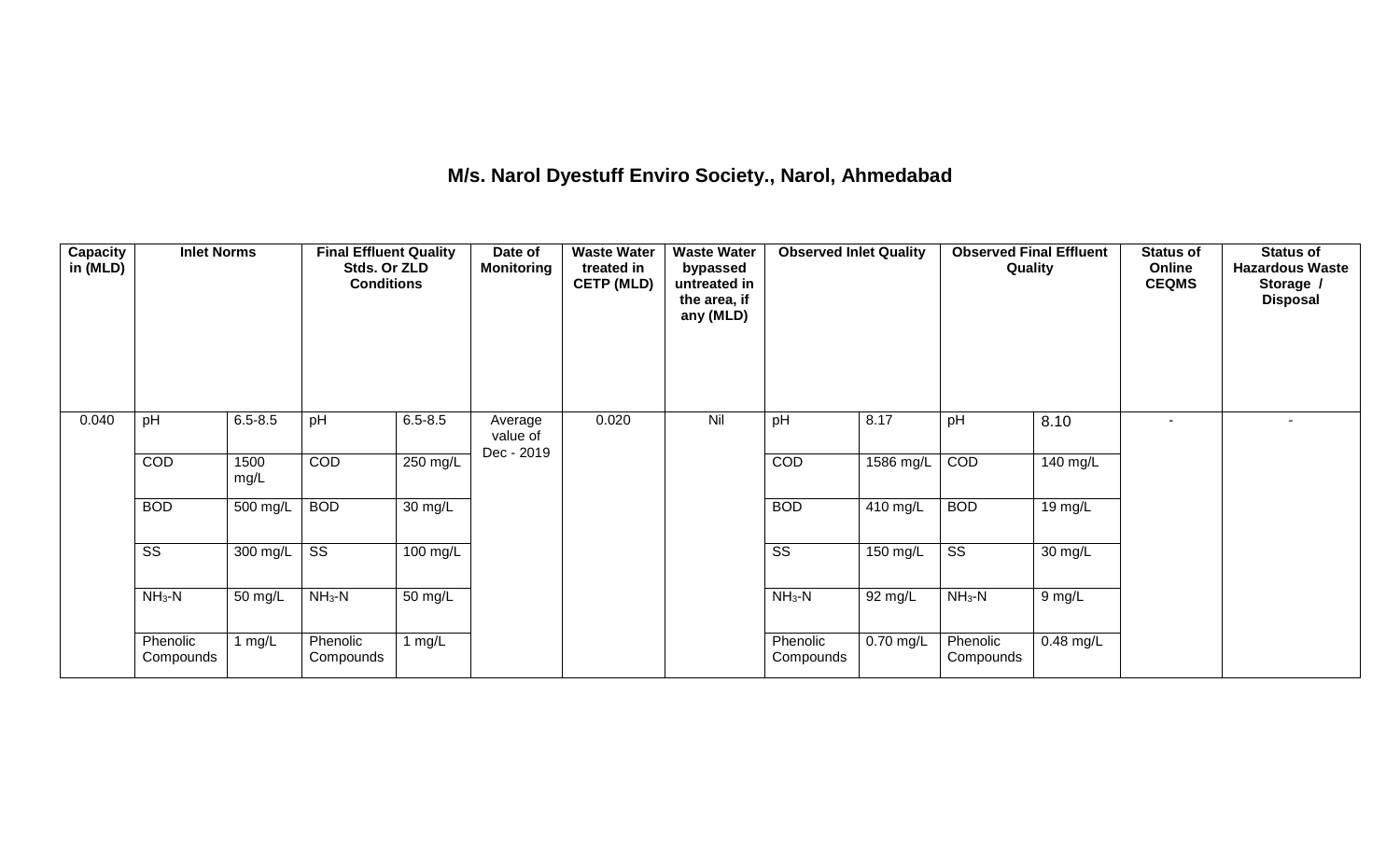## **M/s. Narol Textile Infrastructure & Enviro Management, (ATPA Swarnim Gujarat Enviro P. Ltd), Ahmedabad**

| Capacity<br>in (MLD) | <b>Inlet Norms</b>     |              | <b>Final Effluent Quality</b><br>Stds. Or ZLD<br><b>Conditions</b> |                    | Date of<br><b>Monitoring</b>      | <b>Waste Water</b><br>treated in<br><b>CETP (MLD)</b> | <b>Waste Water</b><br>bypassed<br>untreated in<br>the area, if<br>any (MLD) | <b>Observed Inlet Quality</b> |             | <b>Observed Final Effluent</b><br>Quality |                      | <b>Status of</b><br>Online<br><b>CEQMS</b> | <b>Status of</b><br><b>Hazardous Waste</b><br>Storage /<br><b>Disposal</b> |
|----------------------|------------------------|--------------|--------------------------------------------------------------------|--------------------|-----------------------------------|-------------------------------------------------------|-----------------------------------------------------------------------------|-------------------------------|-------------|-------------------------------------------|----------------------|--------------------------------------------|----------------------------------------------------------------------------|
| 100                  | pH                     | $6.5 - 8.5$  | pH                                                                 | $6.5 - 8.5$        | Average<br>value of<br>Dec - 2019 | 100                                                   | Nil                                                                         | pH                            | 7.23        | pH                                        | 8.01                 |                                            |                                                                            |
|                      | COD                    | 1200<br>mg/L | COD                                                                | 250 mg/L           |                                   |                                                       |                                                                             | COD                           | 953 mg/L    | COD                                       | 232 mg/L             |                                            |                                                                            |
|                      | <b>BOD</b>             | 500 mg/L     | <b>BOD</b>                                                         | 30 mg/L            |                                   |                                                       |                                                                             | <b>BOD</b>                    | 388 mg/L    | <b>BOD</b>                                | $\overline{72}$ mg/L |                                            |                                                                            |
|                      | $\overline{\text{ss}}$ | $300$ mg/L   | $\overline{\text{ss}}$                                             | $100 \text{ mg/L}$ |                                   |                                                       |                                                                             | $\overline{\text{ss}}$        | $450$ mg/L  | $\overline{\text{ss}}$                    | 84 mg/L              |                                            |                                                                            |
|                      | $NH3-N$                | 50 mg/L      | $NH3-N$                                                            | 50 mg/L            |                                   |                                                       |                                                                             | $NH3-N$                       | 56 mg/L     | $NH_3-N$                                  | 42 mg/L              |                                            |                                                                            |
|                      | Phenolic<br>Compounds  | 1 mg/L       | Phenolic<br>Compounds                                              | 1 $mg/L$           |                                   |                                                       |                                                                             | Phenolic<br>Compounds         | $0.34$ mg/L | Phenolic<br>Compounds                     | <b>BDL</b>           |                                            |                                                                            |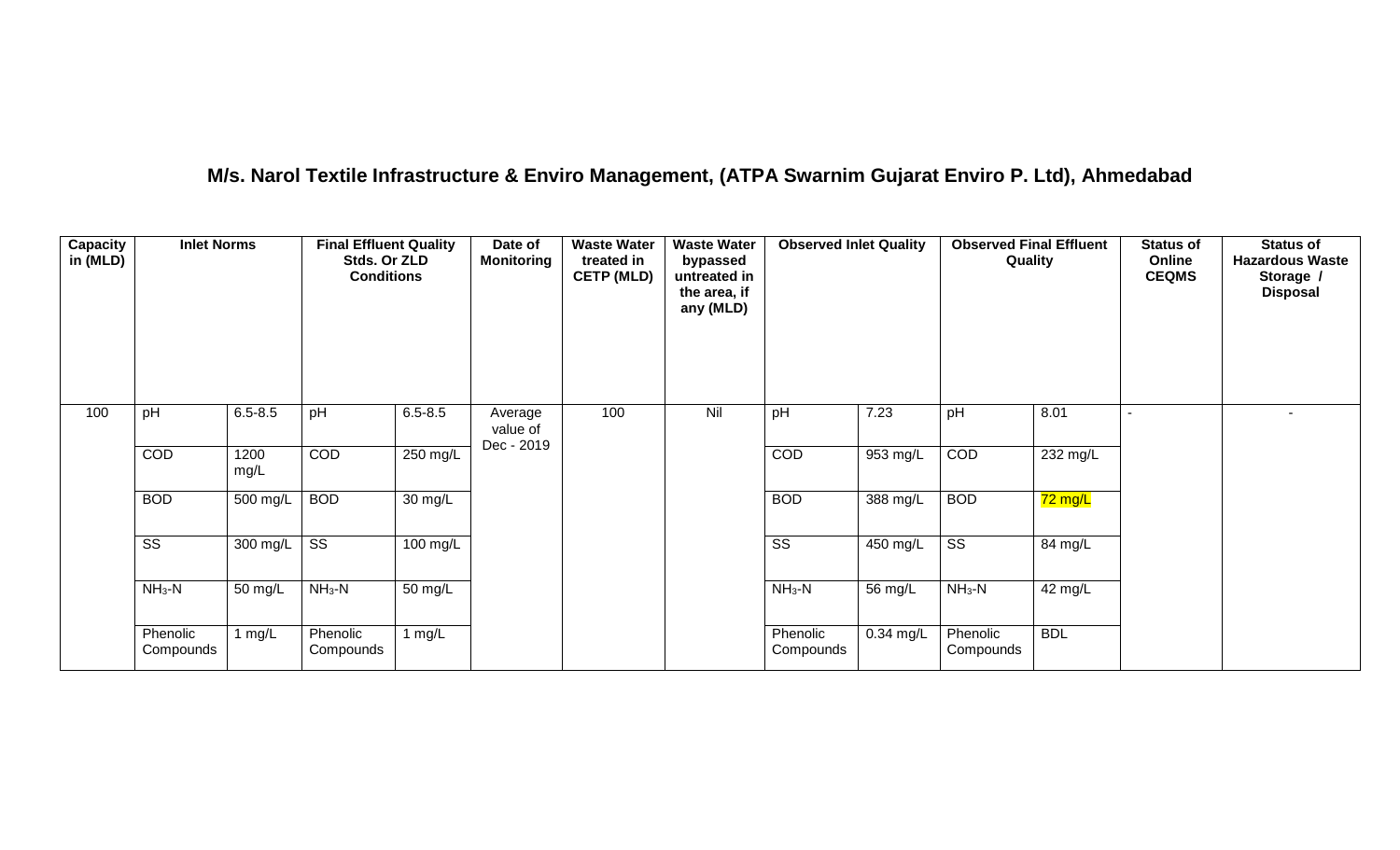## **M/s. Tata Motors Ltd Vendors Park, Sanand, Ahmedabad**

| Capacity<br>in (MLD) | <b>Inlet Norms</b>     |                       | <b>Final Effluent Quality</b><br>Stds. Or ZLD<br><b>Conditions</b> |             | Date of<br><b>Monitoring</b>        | <b>Waste Water</b><br>treated in<br><b>CETP (MLD)</b> | <b>Waste Water</b><br>bypassed<br>untreated in<br>the area, if<br>any (MLD) | <b>Observed Inlet Quality</b> |                | <b>Observed Final Effluent</b><br>Quality |                | <b>Status of</b><br>Online<br><b>CEQMS</b> | <b>Status of</b><br><b>Hazardous Waste</b><br>Storage /<br><b>Disposal</b> |
|----------------------|------------------------|-----------------------|--------------------------------------------------------------------|-------------|-------------------------------------|-------------------------------------------------------|-----------------------------------------------------------------------------|-------------------------------|----------------|-------------------------------------------|----------------|--------------------------------------------|----------------------------------------------------------------------------|
| 1.5                  | pH                     | $6 - 10.5$            | pH                                                                 | $6.5 - 8.5$ | No visit in<br>the month<br>of Dec- | 0.10                                                  | Nil                                                                         | pH                            | $\sim$         | pH                                        | $\sim$         | pH, DO<br>meter, TOC<br>meter, Flow        |                                                                            |
|                      | COD                    | 900 mg/L              | COD                                                                | 100 mg/L    | 2019                                |                                                       |                                                                             | COD                           | $\blacksquare$ | COD                                       | $\blacksquare$ | meter                                      |                                                                            |
|                      | <b>BOD</b>             | 250 mg/L              | <b>BOD</b>                                                         | 30 mg/L     |                                     |                                                       |                                                                             | <b>BOD</b>                    | $\blacksquare$ | <b>BOD</b>                                | $\blacksquare$ |                                            |                                                                            |
|                      | $\overline{\text{ss}}$ | 100 mg/L              | $\overline{\text{ss}}$                                             | 100 mg/L    |                                     |                                                       |                                                                             | $\overline{\text{ss}}$        | $\blacksquare$ | $\overline{\text{ss}}$                    | $\blacksquare$ |                                            |                                                                            |
|                      | $NH3-N$                | 50 mg/L               | $NH3-N$                                                            | 50 mg/L     |                                     |                                                       |                                                                             | $NH3-N$                       | $\blacksquare$ | $NH3-N$                                   | $\blacksquare$ |                                            |                                                                            |
|                      | Phenolic<br>Compounds  | Not<br>Applicabl<br>e | Phenolic<br>Compounds                                              | 1 $mg/L$    |                                     |                                                       |                                                                             | Phenolic<br>Compounds         | $\blacksquare$ | Phenolic<br>Compounds                     | $\blacksquare$ |                                            |                                                                            |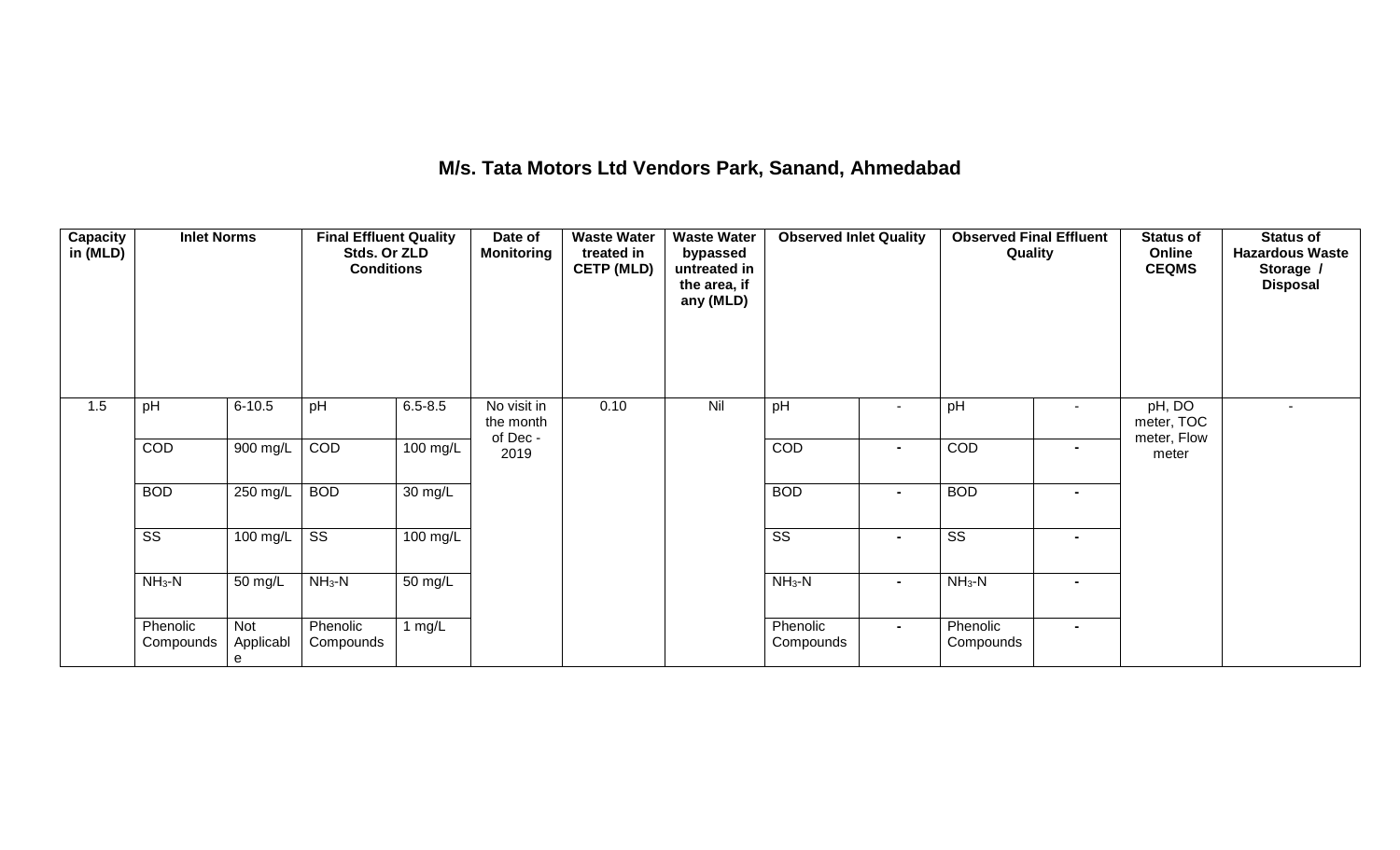## **M/s. Zydus Infrastructure Pvt. Ltd, Changodar, Ahmedabad**

| Capacity<br>in (MLD) | <b>Inlet Norms</b>                              |                               | <b>Final Effluent Quality</b><br>Stds. Or ZLD<br><b>Conditions</b> |                                | Date of<br><b>Monitoring</b>      | <b>Waste Water</b><br>treated in<br><b>CETP (MLD)</b> | <b>Waste Water</b><br>bypassed<br>untreated in<br>the area, if<br>any (MLD) | <b>Observed Inlet Quality</b>                   |               | <b>Observed Final Effluent</b><br>Quality |            | <b>Status of</b><br>Online<br><b>CEQMS</b> | <b>Status of</b><br><b>Hazardous Waste</b><br>Storage /<br><b>Disposal</b> |
|----------------------|-------------------------------------------------|-------------------------------|--------------------------------------------------------------------|--------------------------------|-----------------------------------|-------------------------------------------------------|-----------------------------------------------------------------------------|-------------------------------------------------|---------------|-------------------------------------------|------------|--------------------------------------------|----------------------------------------------------------------------------|
| 3                    | pH                                              | $6 - 8$                       | pH                                                                 | No outlet<br>norms             | Average<br>value of<br>Dec - 2019 | 1.8                                                   | Nil                                                                         | pH                                              | 7.42          | pH                                        | 6.59       | pH, TOC<br>meter                           | Storage - 25 MT                                                            |
|                      | COD                                             | 850 mg/L                      | COD                                                                | are<br>prescribe<br>d as it is |                                   |                                                       |                                                                             | <b>COD</b>                                      | 685 mg/L      | COD                                       | 8 mg/L     |                                            |                                                                            |
|                      | BOD <sub>(3</sub><br>days at<br>$27^{\circ}C$ ) | 400 mg/L                      | BOD <sub>(3</sub><br>days at<br>$27^{\circ}C$ )                    | a ZLD<br>based<br>CETP by      |                                   |                                                       |                                                                             | BOD <sub>(3</sub><br>days at<br>$27^{\circ}C$ ) | 355 mg/L      | BOD(3)<br>days at<br>$27^{\circ}C$ )      | 2 mg/L     |                                            |                                                                            |
|                      | SS                                              | 300 mg/L                      | SS                                                                 | the<br>means of<br><b>MEE</b>  |                                   |                                                       |                                                                             | $\overline{\text{SS}}$                          | 54 mg/L       | SS                                        | 6 mg/L     |                                            |                                                                            |
|                      | $NH3-N$                                         | $\overline{<}10 \text{ mg/L}$ | $NH3-N$                                                            |                                |                                   |                                                       |                                                                             | $NH3-N$                                         | 42 mg/L       | $NH3-N$                                   | 3 mg/L     |                                            |                                                                            |
|                      | Phenolic<br>Compounds                           | $<$ 3 mg/L                    | Phenolic<br>Compounds                                              |                                |                                   |                                                       |                                                                             | Phenolic<br>Compounds                           | 0.948<br>mg/L | Phenolic<br>Compounds                     | 0.079 mg/L |                                            |                                                                            |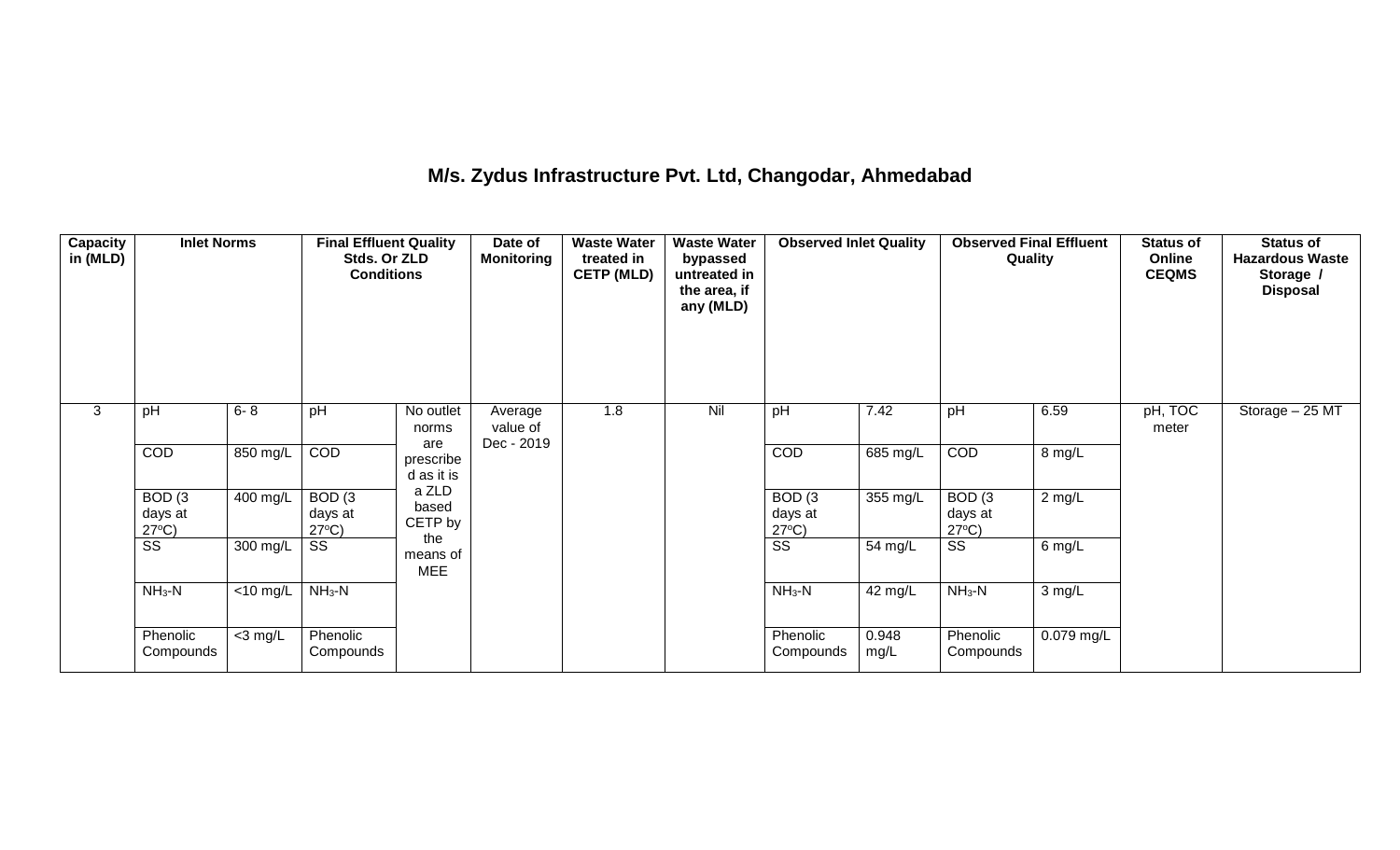## **M/s. Bavla Eco Project Ltd., Bavla, Ahmedabad**

| Capacity<br>in (MLD) | <b>Inlet Norms</b>     |              | <b>Final Effluent Quality</b><br><b>Stds. Or ZLD Conditions</b> |                   | Date of<br><b>Monitorin</b><br>g | <b>Waste Water</b><br>treated in<br><b>CETP (MLD)</b> | <b>Waste Water</b><br>bypassed<br>untreated in<br>the area, if<br>any (MLD) | <b>Observed Inlet Quality</b> |                | <b>Observed Final Effluent</b><br>Quality |                | <b>Status of</b><br>Online<br><b>CEQMS</b> | <b>Status of</b><br><b>Hazardous Waste</b><br>Storage /<br><b>Disposal</b> |
|----------------------|------------------------|--------------|-----------------------------------------------------------------|-------------------|----------------------------------|-------------------------------------------------------|-----------------------------------------------------------------------------|-------------------------------|----------------|-------------------------------------------|----------------|--------------------------------------------|----------------------------------------------------------------------------|
| 1.00                 | pH                     | $5.5 - 8.5$  | pH                                                              | $6.5 - 8.5$       | Average<br>value of<br>Dec-      | 0.3                                                   | Nil                                                                         | pH                            | $\sim$         | pH                                        | 7.67           | $\blacksquare$                             |                                                                            |
|                      | COD                    | 4500<br>mg/L | COD                                                             | $250$ mg/L        | 2019                             |                                                       |                                                                             | COD                           | $\blacksquare$ | COD                                       | 168 mg/L       |                                            |                                                                            |
|                      | <b>BOD</b>             | 1500<br>mg/L | <b>BOD</b>                                                      | 100 mg/L          |                                  |                                                       |                                                                             | <b>BOD</b>                    | $\blacksquare$ | <b>BOD</b>                                | 58 mg/L        |                                            |                                                                            |
|                      | $\overline{\text{ss}}$ | 300 mg/L     | $\overline{\mathsf{ss}}$                                        | 100 mg/L          |                                  |                                                       |                                                                             | $\overline{\text{ss}}$        | $\blacksquare$ | $\overline{\text{ss}}$                    | 46 mg/L        |                                            |                                                                            |
|                      | $NH3-N$                |              | $NH3-N$                                                         | 50 mg/L           |                                  |                                                       |                                                                             | $NH3-N$                       | $\blacksquare$ | $NH3-N$                                   | 13 mg/L        |                                            |                                                                            |
|                      | Phenolic<br>Compounds  |              | Phenolic<br>Compounds                                           | Not<br>Applicable |                                  |                                                       |                                                                             | Phenolic<br>Compounds         | $\sim$         | Phenolic<br>Compounds                     | $\blacksquare$ |                                            |                                                                            |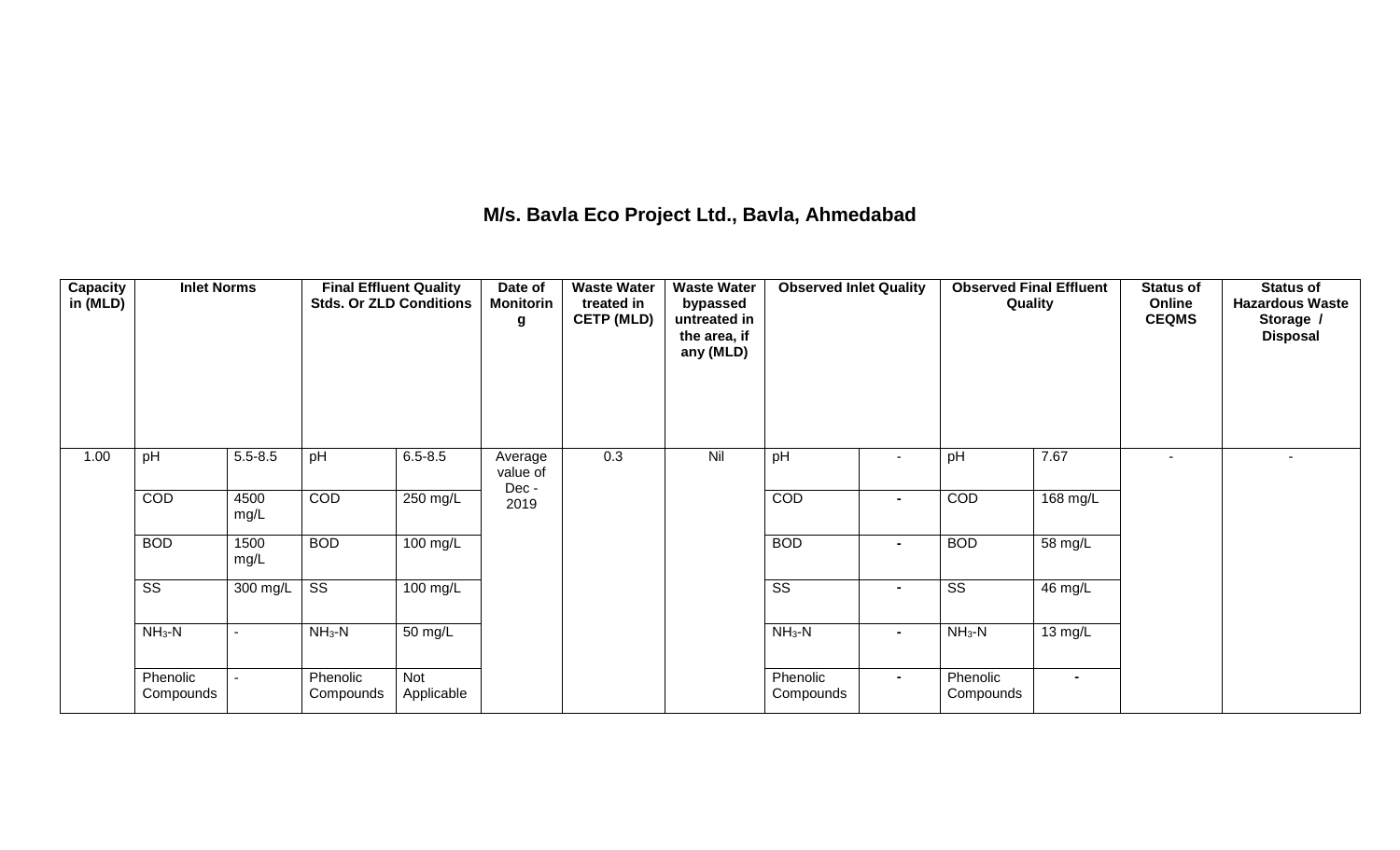## **M/s. Vinayak Jal Sudhikaran Sahakari Mandali Ltd, Bavla, Ahmedabad**

| Capacity<br>in (MLD) | <b>Inlet Norms</b>     |                | <b>Final Effluent Quality</b><br>Stds. Or ZLD<br><b>Conditions</b> |                      | Date of<br><b>Monitoring</b>      | <b>Waste Water</b><br>treated in<br><b>CETP (MLD)</b> | <b>Waste Water</b><br>bypassed<br>untreated in<br>the area, if<br>any (MLD) | <b>Observed Inlet Quality</b> |                          | <b>Observed Final Effluent</b><br>Quality |          | <b>Status of</b><br>Online<br><b>CEQMS</b> | <b>Status of</b><br><b>Hazardous Waste</b><br>Storage /<br><b>Disposal</b> |
|----------------------|------------------------|----------------|--------------------------------------------------------------------|----------------------|-----------------------------------|-------------------------------------------------------|-----------------------------------------------------------------------------|-------------------------------|--------------------------|-------------------------------------------|----------|--------------------------------------------|----------------------------------------------------------------------------|
| 1.50                 | pH                     | $5.5 - 8.5$    | pH                                                                 | $6.5 - 8.5$          | Average<br>value of<br>Dec - 2019 | 4                                                     | Nil                                                                         | pH                            | $\overline{\phantom{a}}$ | pH                                        | 7.87     | $\sim$                                     | ٠                                                                          |
|                      | COD                    | 4500<br>mg/L   | COD                                                                | 250 mg/L             |                                   |                                                       |                                                                             | COD                           | $\blacksquare$           | COD                                       | 181 mg/L |                                            |                                                                            |
|                      | <b>BOD</b>             | 1500<br>mg/L   | <b>BOD</b>                                                         | $100 \text{ mg/L}$   |                                   |                                                       |                                                                             | <b>BOD</b>                    | $\blacksquare$           | <b>BOD</b>                                | 60 mg/L  |                                            |                                                                            |
|                      | $\overline{\text{ss}}$ | 300 mg/L       | $\overline{\text{ss}}$                                             | $100 \text{ mg/L}$   |                                   |                                                       |                                                                             | $\overline{\text{ss}}$        | $\blacksquare$           | $\overline{\text{ss}}$                    | 36 mg/L  |                                            |                                                                            |
|                      | $NH3-N$                |                | $NH3-N$                                                            | $\overline{50}$ mg/L |                                   |                                                       |                                                                             | $NH3-N$                       | $\blacksquare$           | $NH3-N$                                   | 13 mg/L  |                                            |                                                                            |
|                      | Phenolic<br>Compounds  | $\blacksquare$ | Phenolic<br>Compounds                                              | Not<br>Applicable    |                                   |                                                       |                                                                             | Phenolic<br>Compounds         | $\sim$                   | Phenolic<br>Compounds                     |          |                                            |                                                                            |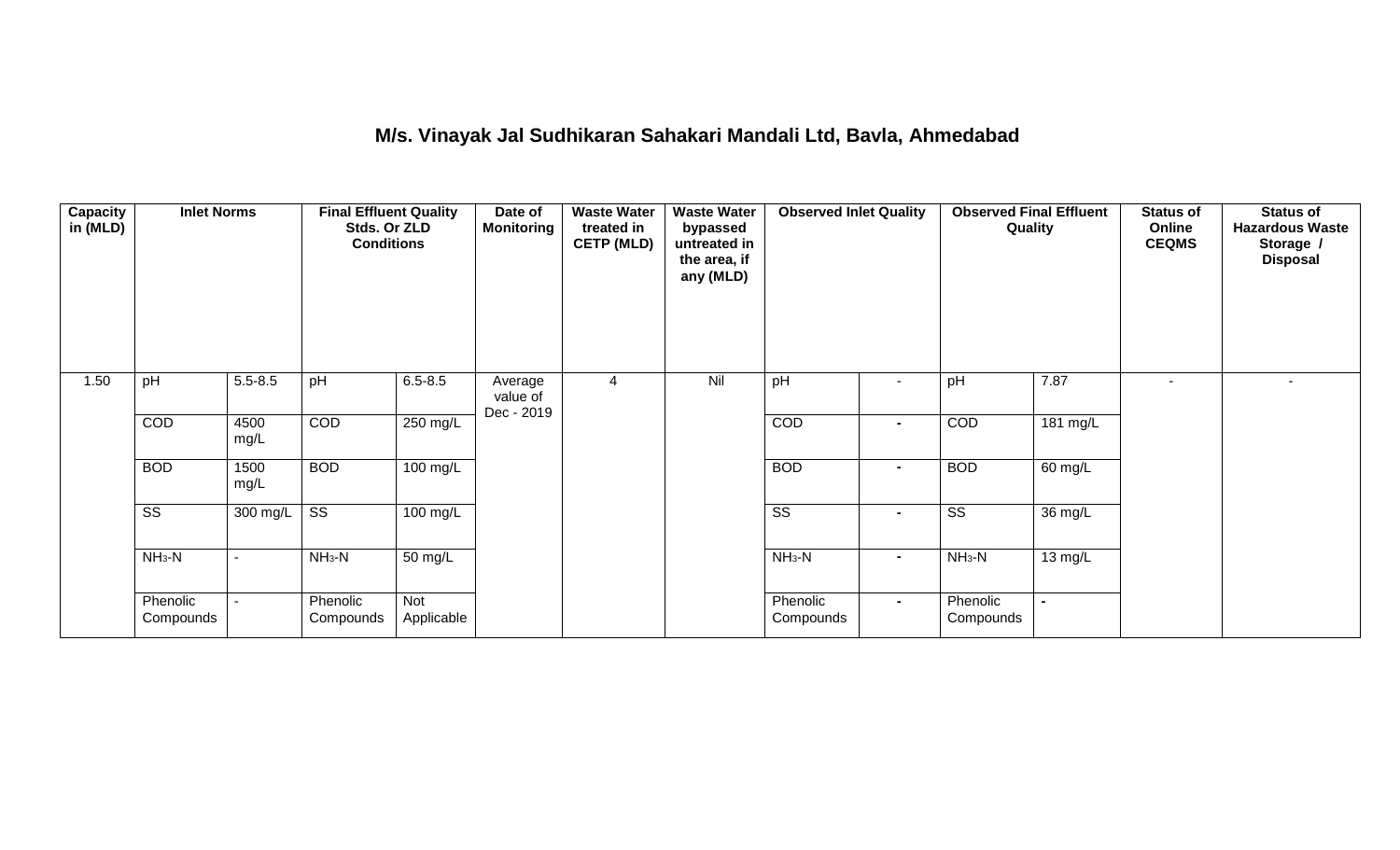# **M/s. Nandesari Industrial Association (CETP), GIDC-Nandesari, Vadodara**

| <b>Capacity</b><br>in (MLD) | <b>Inlet Norms</b>     |              | <b>Final Effluent Quality</b><br>Stds. Or ZLD<br><b>Conditions</b> |                       | Date of<br><b>Monitoring</b>      | <b>Waste Water</b><br>treated in<br><b>CETP (MLD)</b> | <b>Waste Water</b><br>bypassed<br>untreated in<br>the area, if<br>any (MLD) | <b>Observed Inlet Quality</b> |                | <b>Observed Final Effluent</b><br>Quality |                    | <b>Status of</b><br>Online<br><b>CEQMS</b>          | <b>Status of</b><br><b>Hazardous Waste</b><br>Storage /<br><b>Disposal</b> |
|-----------------------------|------------------------|--------------|--------------------------------------------------------------------|-----------------------|-----------------------------------|-------------------------------------------------------|-----------------------------------------------------------------------------|-------------------------------|----------------|-------------------------------------------|--------------------|-----------------------------------------------------|----------------------------------------------------------------------------|
| 12                          | pH                     | 5 to 9       | pH                                                                 | 6.5 to 8.5            | Average<br>value of<br>Dec - 2019 | 6.4                                                   | Nil                                                                         | pH                            |                | pH                                        | 6.94               | pH, COD,<br>BOD, TSS,<br>NH <sub>3</sub> -N, Color, |                                                                            |
|                             | COD                    | 1500<br>mg/L | COD                                                                | 250 mg/L              |                                   |                                                       |                                                                             | COD                           | $\blacksquare$ | <b>COD</b>                                | 225 mg/L           | TOC,<br>Temperature                                 |                                                                            |
|                             | <b>BOD</b>             | 500 mg/L     | <b>BOD</b>                                                         | $100 \text{ mg/L}$    |                                   |                                                       |                                                                             | <b>BOD</b>                    | $\blacksquare$ | <b>BOD</b>                                | 34 mg/L            |                                                     |                                                                            |
|                             | $\overline{\text{ss}}$ | 600 mg/L     | $\overline{\text{ss}}$                                             | $\overline{100}$ mg/L |                                   |                                                       |                                                                             | $\overline{\text{ss}}$        | $\blacksquare$ | $\overline{\text{ss}}$                    | 60 mg/L            |                                                     |                                                                            |
|                             | $NH3-N$                | 50 mg/L      | $NH3-N$                                                            | 50 mg/L               |                                   |                                                       |                                                                             | $NH_3-N$                      | $\blacksquare$ | $NH3-N$                                   | $0 \, \text{mg/L}$ |                                                     |                                                                            |
|                             | Phenolic<br>Compounds  | 5 mg/L       | Phenolic<br>Compounds                                              | 1 $mg/L$              |                                   |                                                       |                                                                             | Phenolic<br>Compounds         | $\sim$         | Phenolic<br>Compounds                     | 0.38 mg/L          |                                                     |                                                                            |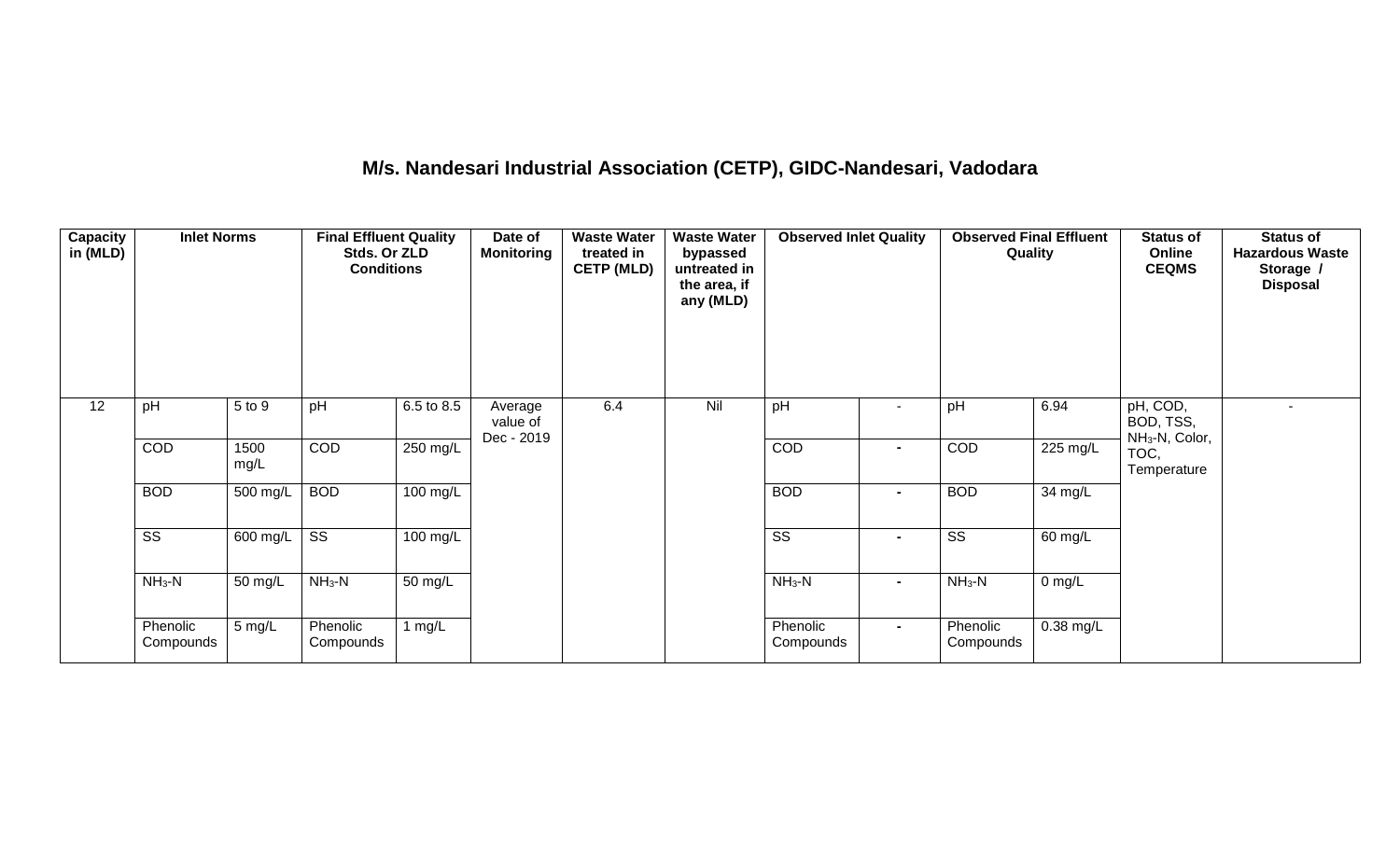## **M/s. Enviro Infrastructure Co. Ltd., Umraya (Padra), Vadodara**

| <b>Capacity</b><br>in (MLD) | <b>Inlet Norms</b>     |                       | <b>Final Effluent Quality</b><br>Stds. Or ZLD<br><b>Conditions</b> |                    | Date of<br><b>Monitoring</b>         | <b>Waste Water</b><br>treated in<br><b>CETP (MLD)</b> | <b>Waste Water</b><br>bypassed<br>untreated in<br>the area, if<br>any (MLD) | <b>Observed Inlet Quality</b> |                | <b>Observed Final Effluent</b><br>Quality |                | <b>Status of</b><br>Online<br><b>CEQMS</b> | <b>Status of</b><br><b>Hazardous Waste</b><br>Storage /<br><b>Disposal</b> |
|-----------------------------|------------------------|-----------------------|--------------------------------------------------------------------|--------------------|--------------------------------------|-------------------------------------------------------|-----------------------------------------------------------------------------|-------------------------------|----------------|-------------------------------------------|----------------|--------------------------------------------|----------------------------------------------------------------------------|
| 4.50                        | pH                     | 5 to 9                | pH                                                                 | 6.5 to 8.5         | No visit in<br>the month<br>of Dec - | 2.2                                                   | Nil                                                                         | pH                            | $\blacksquare$ | pH                                        | $\sim$         | pH, Flow<br>Meter, TOC,<br>TSS, Color,     |                                                                            |
|                             | COD                    | 2000<br>mg/L          | COD                                                                | 250 mg/L           | 2019                                 |                                                       |                                                                             | COD                           | $\blacksquare$ | COD                                       | $\blacksquare$ | $NH3-N$                                    |                                                                            |
|                             | <b>BOD</b>             | 500 mg/L              | <b>BOD</b>                                                         | $100 \text{ mg/L}$ |                                      |                                                       |                                                                             | <b>BOD</b>                    | $\blacksquare$ | <b>BOD</b>                                | $\blacksquare$ |                                            |                                                                            |
|                             | $\overline{\text{ss}}$ | $\overline{600}$ mg/L | $\overline{\text{ss}}$                                             | $100$ mg/L         |                                      |                                                       |                                                                             | $\overline{\text{ss}}$        | $\blacksquare$ | $\overline{\text{ss}}$                    | $\blacksquare$ |                                            |                                                                            |
|                             | $NH3-N$                | 50 mg/L               | $NH_3-N$                                                           | 50 mg/L            |                                      |                                                       |                                                                             | $NH_3-N$                      | $\blacksquare$ | $NH_3-N$                                  | $\blacksquare$ |                                            |                                                                            |
|                             | Phenolic<br>Compounds  | 5 mg/L                | Phenolic<br>Compounds                                              | 1 $mg/L$           |                                      |                                                       |                                                                             | Phenolic<br>Compounds         | $\blacksquare$ | Phenolic<br>Compounds                     | $\blacksquare$ |                                            |                                                                            |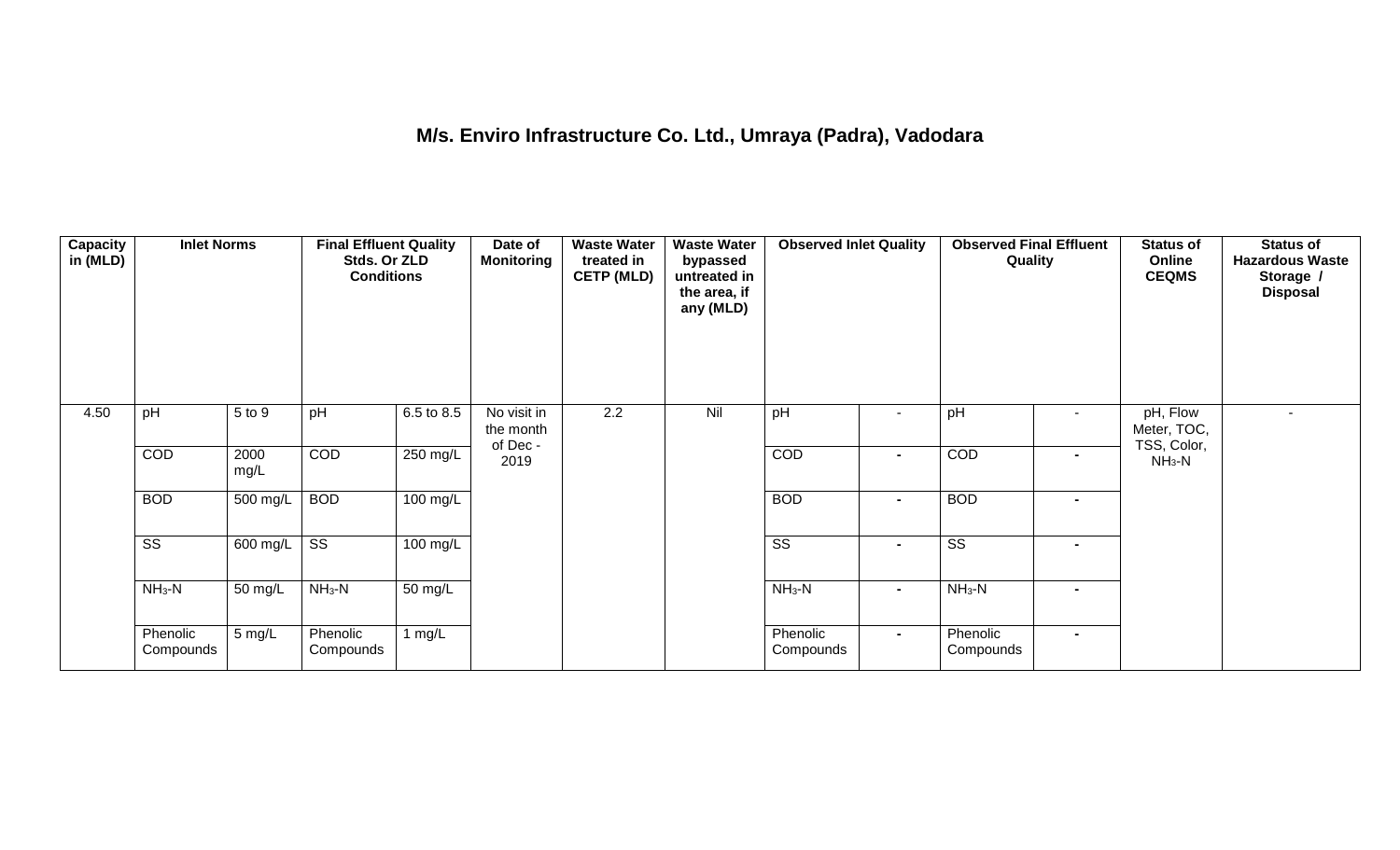### **M/s. Enviro Technology Ltd., GIDC-Ankleshwar, Bharuch**

| Capacity<br>in (MLD) | <b>Inlet Norms</b>                              |               | <b>Final Effluent Quality</b><br>Stds. Or ZLD<br><b>Conditions</b> |              | Date of<br><b>Monitoring</b> | <b>Waste Water</b><br>treated in<br><b>CETP (MLD)</b> | <b>Waste Water</b><br>bypassed<br>untreated in<br>the area, if<br>any (MLD) | <b>Observed Inlet Quality</b>        |               | <b>Observed Final Effluent</b><br>Quality |             | <b>Status of</b><br>Online<br><b>CEQMS</b> | <b>Status of</b><br><b>Hazardous Waste</b><br>Storage /<br><b>Disposal</b> |
|----------------------|-------------------------------------------------|---------------|--------------------------------------------------------------------|--------------|------------------------------|-------------------------------------------------------|-----------------------------------------------------------------------------|--------------------------------------|---------------|-------------------------------------------|-------------|--------------------------------------------|----------------------------------------------------------------------------|
| 3.5                  | pH                                              | $6.5 - 8.5$   | pH                                                                 | $6.5 - 8.5$  | Average<br>value of          | 2.31                                                  | Nil                                                                         | pH                                   | 8.42          | pH                                        | 7.25        | pH, Flow,<br>COD, BOD,                     |                                                                            |
|                      | COD                                             | 11000<br>mg/L | <b>COD</b>                                                         | 1000<br>mg/L | Dec - 2019                   |                                                       |                                                                             | <b>COD</b>                           | 3207 mg/L     | <b>COD</b>                                | 343 mg/L    | TSS, TOC                                   |                                                                            |
|                      | BOD <sub>(3</sub><br>days at<br>$27^{\circ}C$ ) | 3600<br>mg/L  | BOD <sub>(3</sub><br>days at<br>$27^{\circ}C$ )                    | 200 mg/L     |                              |                                                       |                                                                             | BOD(3)<br>days at<br>$27^{\circ}C$ ) | 452 mg/L      | BOD(3)<br>days at<br>$27^{\circ}C$ )      | $16$ mg/L   |                                            |                                                                            |
|                      | $\overline{\text{ss}}$                          |               | $\overline{\text{SS}}$                                             | 150 mg/L     |                              |                                                       |                                                                             | $\overline{\text{ss}}$               | 426 mg/L      | $\overline{\text{ss}}$                    | 66 mg/L     |                                            |                                                                            |
|                      | $NH3-N$                                         | 100 mg/L      | $NH_3-N$                                                           | 50 mg/L      |                              |                                                       |                                                                             | $NH3-N$                              | 58 mg/L       | $NH_3-N$                                  | 39 mg/L     |                                            |                                                                            |
|                      | Phenolic<br>Compounds                           | 1 $mg/L$      | Phenolic<br>Compounds                                              | 5 mg/L       |                              |                                                       |                                                                             | Phenolic<br>Compounds                | 15.04<br>mg/L | Phenolic<br>Compounds                     | $0.32$ mg/L |                                            |                                                                            |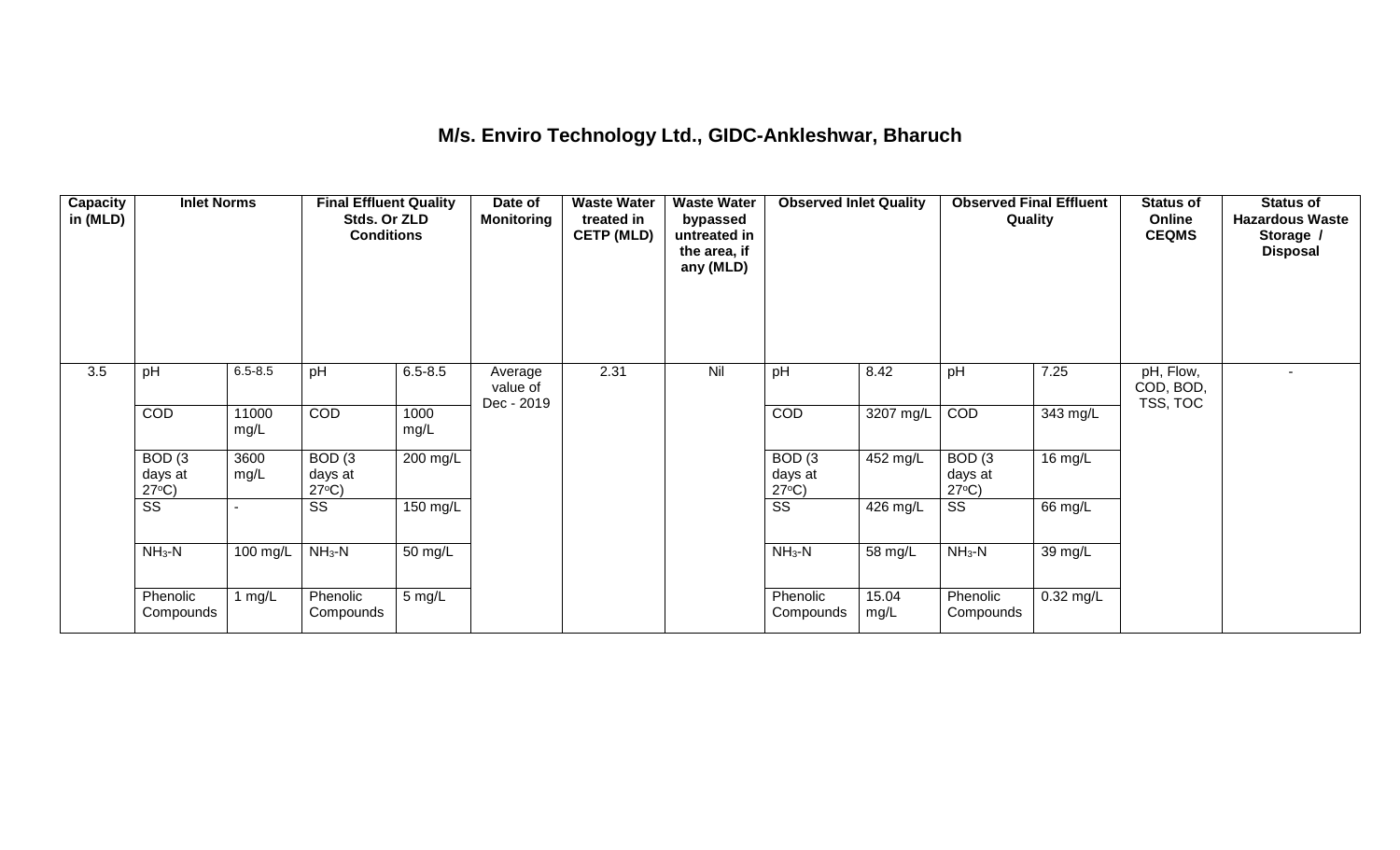### **M/s. Narmada Clean Tech Ltd., (Bharuch Eco-Aqua Infrastructure Ltd.,) (BEAIL), Ankleshwar**

| Capacity<br>in (MLD) | <b>Inlet Norms</b>     |              | <b>Final Effluent Quality</b><br>Stds. Or ZLD<br><b>Conditions</b> |                    | Date of<br><b>Monitoring</b>      | <b>Waste Water</b><br>treated in<br><b>CETP (MLD)</b> | <b>Waste Water</b><br>bypassed<br>untreated in<br>the area, if<br>any (MLD) | <b>Observed Inlet Quality</b> |           | <b>Observed Final Effluent</b><br>Quality |                       | <b>Status of</b><br>Online<br><b>CEQMS</b> | <b>Status of</b><br><b>Hazardous Waste</b><br>Storage /<br><b>Disposal</b> |
|----------------------|------------------------|--------------|--------------------------------------------------------------------|--------------------|-----------------------------------|-------------------------------------------------------|-----------------------------------------------------------------------------|-------------------------------|-----------|-------------------------------------------|-----------------------|--------------------------------------------|----------------------------------------------------------------------------|
| 40                   | pH                     | $6.5 - 8.5$  | pH                                                                 | $6-9$              | Average<br>value of<br>Dec - 2019 | 31.92                                                 | Nil                                                                         | pH                            | 8.02      | pH                                        | 7.55                  | pH, Flow<br>Meter, TOC,<br><b>TSS</b>      |                                                                            |
|                      | COD                    | 1000<br>mg/L | COD                                                                | $500 \text{ mg/L}$ |                                   |                                                       |                                                                             | COD                           | 1189 mg/L | COD                                       | $\overline{527}$ mg/L |                                            |                                                                            |
|                      | <b>BOD</b>             | 200 mg/L     | <b>BOD</b>                                                         | 100 mg/L           |                                   |                                                       |                                                                             | <b>BOD</b>                    | 222 mg/L  | <b>BOD</b>                                | $18 \text{ mg/L}$     |                                            |                                                                            |
|                      | $\overline{\text{ss}}$ | 150 mg/L     | $\overline{\text{ss}}$                                             | $100 \text{ mg/L}$ |                                   |                                                       |                                                                             | $\overline{\text{SS}}$        | 518 mg/L  | $\overline{\text{ss}}$                    | 22 mg/L               |                                            |                                                                            |
|                      | $NH3-N$                | 50 mg/L      | $NH3-N$                                                            | 50 mg/L            |                                   |                                                       |                                                                             | $NH3-N$                       | 80 mg/L   | $NH3-N$                                   | 38 mg/L               |                                            |                                                                            |
|                      | Phenolic<br>Compounds  | 5 mg/L       | Phenolic<br>Compounds                                              | $5 \text{ mg/L}$   |                                   |                                                       |                                                                             | Phenolic<br>Compounds         | 2.28 mg/L | Phenolic<br>Compounds                     | $0.55$ mg/L           |                                            |                                                                            |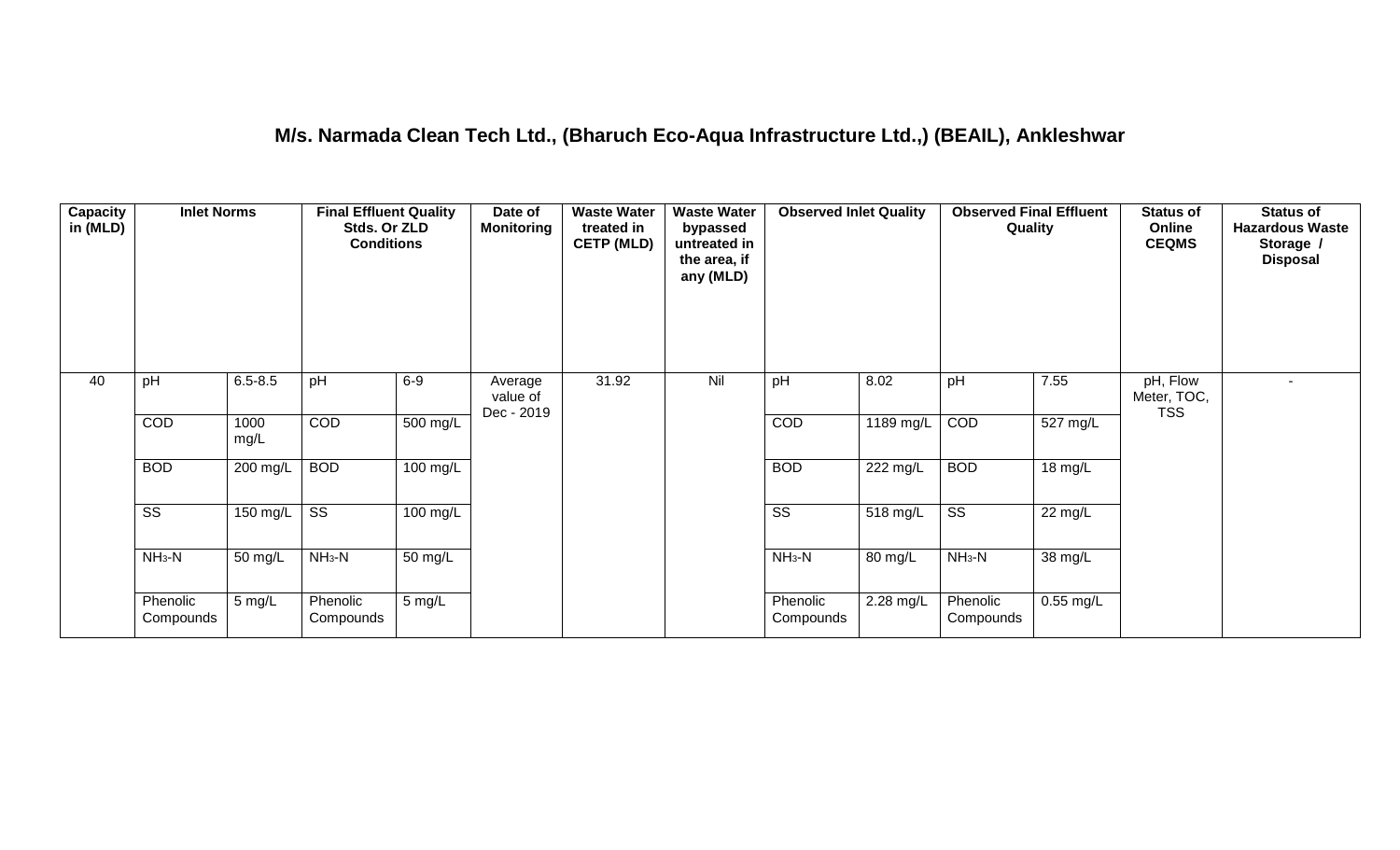## **M/s. Panoli Enviro Technology Ltd., GIDC-Panoil, Bharuch**

| Capacity<br>in (MLD) | <b>Inlet Norms</b>     |               | <b>Final Effluent Quality</b><br>Stds. Or ZLD<br><b>Conditions</b> |              | Date of<br><b>Monitoring</b>      | <b>Waste Water</b><br>treated in<br><b>CETP (MLD)</b> | <b>Waste Water</b><br>bypassed<br>untreated in<br>the area, if<br>any (MLD) | <b>Observed Inlet Quality</b> |            | <b>Observed Final Effluent</b><br>Quality |            | <b>Status of</b><br>Online<br><b>CEQMS</b> | <b>Status of</b><br><b>Hazardous Waste</b><br>Storage /<br><b>Disposal</b> |
|----------------------|------------------------|---------------|--------------------------------------------------------------------|--------------|-----------------------------------|-------------------------------------------------------|-----------------------------------------------------------------------------|-------------------------------|------------|-------------------------------------------|------------|--------------------------------------------|----------------------------------------------------------------------------|
| 1.02                 | pH                     | $6.5 - 8.5$   | pH                                                                 | $6.5 - 8.5$  | Average<br>value of<br>Dec - 2019 | 0.45                                                  | Nil                                                                         | pH                            | 6.94       | pH                                        | 6.98       | pH, Flow<br>Meter, TOC                     | Storage -150 MT                                                            |
|                      | COD                    | 10000<br>mg/L | COD                                                                | 1000<br>mg/L |                                   |                                                       |                                                                             | <b>COD</b>                    | 3249 mg/L  | COD                                       | 713 mg/L   |                                            |                                                                            |
|                      | <b>BOD</b>             | 3000<br>mg/L  | <b>BOD</b>                                                         | 200 mg/L     |                                   |                                                       |                                                                             | <b>BOD</b>                    | $472$ mg/L | <b>BOD</b>                                | 22 mg/L    |                                            |                                                                            |
|                      | $\overline{\text{ss}}$ |               | $\overline{\text{ss}}$                                             | 150 mg/L     |                                   |                                                       |                                                                             | $\overline{\text{SS}}$        | 204 mg/L   | $\overline{\text{ss}}$                    | 70 mg/L    |                                            |                                                                            |
|                      | $NH3-N$                | 50 mg/L       | $NH3-N$                                                            | 50 mg/L      |                                   |                                                       |                                                                             | $NH3-N$                       | 88 mg/L    | $NH3-N$                                   | 46 mg/L    |                                            |                                                                            |
|                      | Phenolic<br>Compounds  | 1 $mg/L$      | Phenolic<br>Compounds                                              | 1 $mg/L$     |                                   |                                                       |                                                                             | Phenolic<br>Compounds         | 1.20 mg/L  | Phenolic<br>Compounds                     | $0.2$ mg/L |                                            |                                                                            |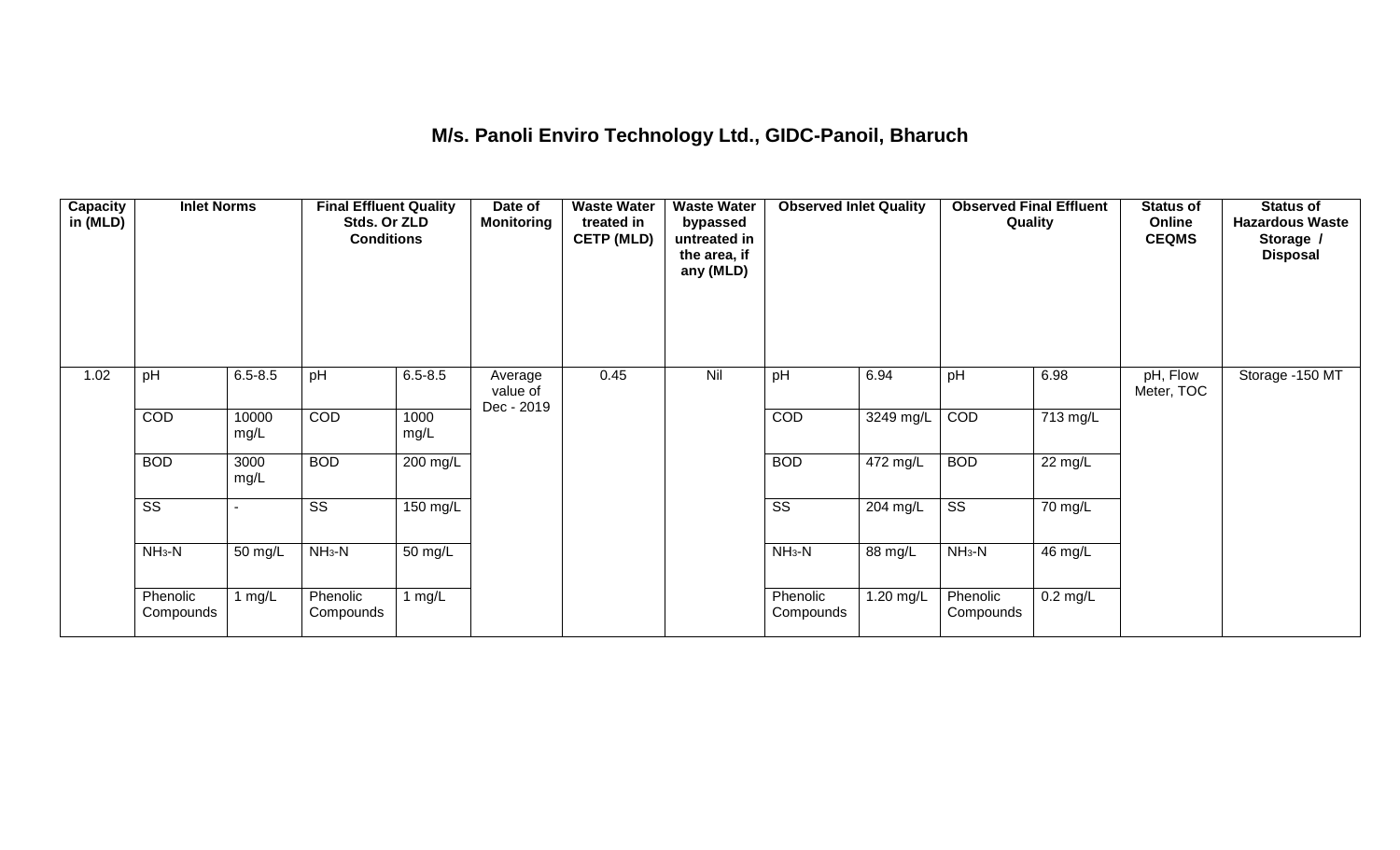### **M/s. Globe Enviro Care Ltd. [chemical units], GIDC-Sachin, Surat**

| <b>Capacity</b><br>in (MLD) | <b>Inlet Norms</b>     |              | <b>Final Effluent Quality</b><br>Stds. Or ZLD<br><b>Conditions</b> |                    | Date of<br><b>Monitoring</b>      | <b>Waste Water</b><br>treated in<br><b>CETP (MLD)</b> | <b>Waste Water</b><br>bypassed<br>untreated in<br>the area, if<br>any (MLD) | <b>Observed Inlet Quality</b> |           | <b>Observed Final Effluent</b><br>Quality |                   | <b>Status of</b><br>Online<br><b>CEQMS</b> | <b>Status of</b><br><b>Hazardous Waste</b><br>Storage /<br><b>Disposal</b> |
|-----------------------------|------------------------|--------------|--------------------------------------------------------------------|--------------------|-----------------------------------|-------------------------------------------------------|-----------------------------------------------------------------------------|-------------------------------|-----------|-------------------------------------------|-------------------|--------------------------------------------|----------------------------------------------------------------------------|
|                             | pH                     | 6.5 to 8.5   | pH                                                                 | 6.5 to 8.5         | Average<br>value of<br>Dec - 2019 | 0.236                                                 | Nil                                                                         | pH                            | 6.70      | pH                                        | 7.35              | pH, TOC,<br>TSS, Flow<br>meter             |                                                                            |
|                             | COD                    | 3000<br>mg/L | COD                                                                | 250 mg/L           |                                   |                                                       |                                                                             | COD                           | 2068 mg/L | COD                                       | 233 mg/L          |                                            |                                                                            |
|                             | <b>BOD</b>             | 1200<br>mg/L | <b>BOD</b>                                                         | 30 mg/L            |                                   |                                                       |                                                                             | <b>BOD</b>                    | 413 mg/L  | <b>BOD</b>                                | $25 \text{ mg/L}$ |                                            |                                                                            |
|                             | $\overline{\text{ss}}$ | $300$ mg/L   | $\overline{\text{ss}}$                                             | $100 \text{ mg/L}$ |                                   |                                                       |                                                                             | $\overline{\text{ss}}$        | 364 mg/L  | $\overline{\text{ss}}$                    | 56 mg/L           |                                            |                                                                            |
|                             | $NH3-N$                | 50 mg/L      | $NH3-N$                                                            | 50 mg/L            |                                   |                                                       |                                                                             | $NH3-N$                       | 24 mg/L   | $NH3-N$                                   | 19 mg/L           |                                            |                                                                            |
|                             | Phenolic<br>Compounds  | 1 mg/L       | Phenolic<br>Compounds                                              | 1 $mg/L$           |                                   |                                                       |                                                                             | Phenolic<br>Compounds         | 1.09 mg/L | Phenolic<br>Compounds                     | $0.71$ mg/L       |                                            |                                                                            |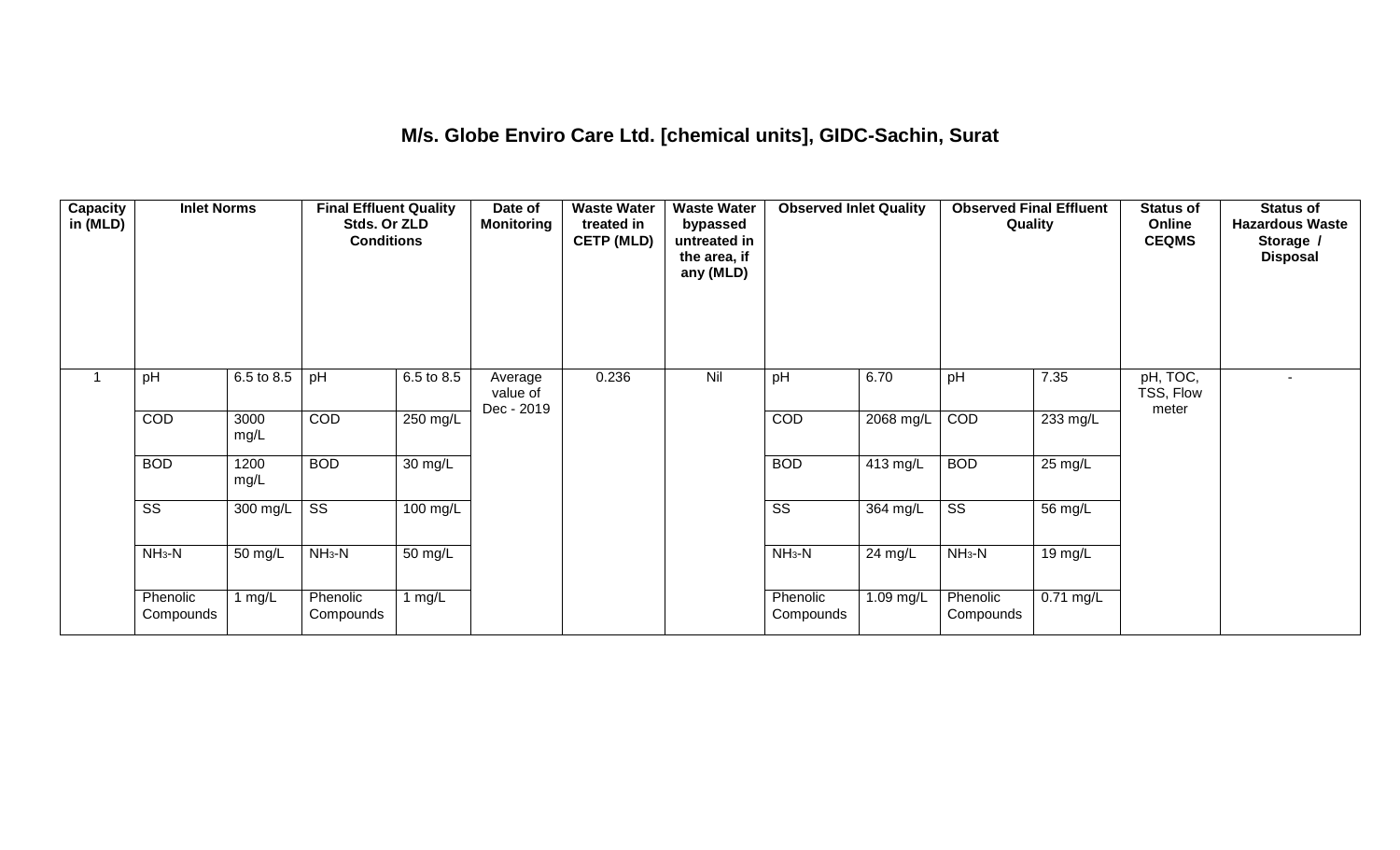### **M/s. Sachin Infra Environment Ltd., GIDC-Sachin, Surat**

| <b>Capacity</b><br>in (MLD) | <b>Inlet Norms</b>     |                       | <b>Final Effluent Quality</b><br>Stds. Or ZLD<br><b>Conditions</b> |                      | Date of<br><b>Monitoring</b>      | <b>Waste Water</b><br>treated in<br><b>CETP (MLD)</b> | <b>Waste Water</b><br>bypassed<br>untreated in<br>the area, if<br>any (MLD) | <b>Observed Inlet Quality</b> |           | <b>Observed Final Effluent</b><br>Quality |                   | <b>Status of</b><br>Online<br><b>CEQMS</b> | <b>Status of</b><br><b>Hazardous Waste</b><br>Storage /<br><b>Disposal</b> |
|-----------------------------|------------------------|-----------------------|--------------------------------------------------------------------|----------------------|-----------------------------------|-------------------------------------------------------|-----------------------------------------------------------------------------|-------------------------------|-----------|-------------------------------------------|-------------------|--------------------------------------------|----------------------------------------------------------------------------|
| 50                          | pH                     | Not<br>Furnished      | pH                                                                 | $6.5 - 8.5$          | Average<br>value of<br>Dec - 2019 | 32.83                                                 | Nil                                                                         | pH                            | 7.09      | pH                                        | 7.29              | pH, Flow<br>Meter, TOC                     | Storage $-$ 800 MT                                                         |
|                             | COD                    | 1000<br>mg/L          | <b>COD</b>                                                         | 250 mg/L             |                                   |                                                       |                                                                             | COD                           | 931 mg/L  | COD                                       | 240 mg/L          |                                            |                                                                            |
|                             | <b>BOD</b>             | $\overline{400}$ mg/L | <b>BOD</b>                                                         | $\overline{30}$ mg/L |                                   |                                                       |                                                                             | <b>BOD</b>                    | 202 mg/L  | <b>BOD</b>                                | $23 \text{ mg/L}$ |                                            |                                                                            |
|                             | $\overline{\text{ss}}$ | 300 mg/L              | $\overline{\text{ss}}$                                             | 100 mg/L             |                                   |                                                       |                                                                             | $\overline{\text{ss}}$        | 206 mg/L  | $\overline{\text{ss}}$                    | 80 mg/L           |                                            |                                                                            |
|                             | $NH3-N$                | 50 mg/L               | $NH3-N$                                                            | $50 \text{ mg/L}$    |                                   |                                                       |                                                                             | $NH_3-N$                      | 16 mg/L   | $NH_3-N$                                  | $9$ mg/L          |                                            |                                                                            |
|                             | Phenolic<br>Compounds  | l mg/L                | Phenolic<br>Compounds                                              | 01 mg/L              |                                   |                                                       |                                                                             | Phenolic<br>Compounds         | 1.20 mg/L | Phenolic<br>Compounds                     | $0.49$ mg/L       |                                            |                                                                            |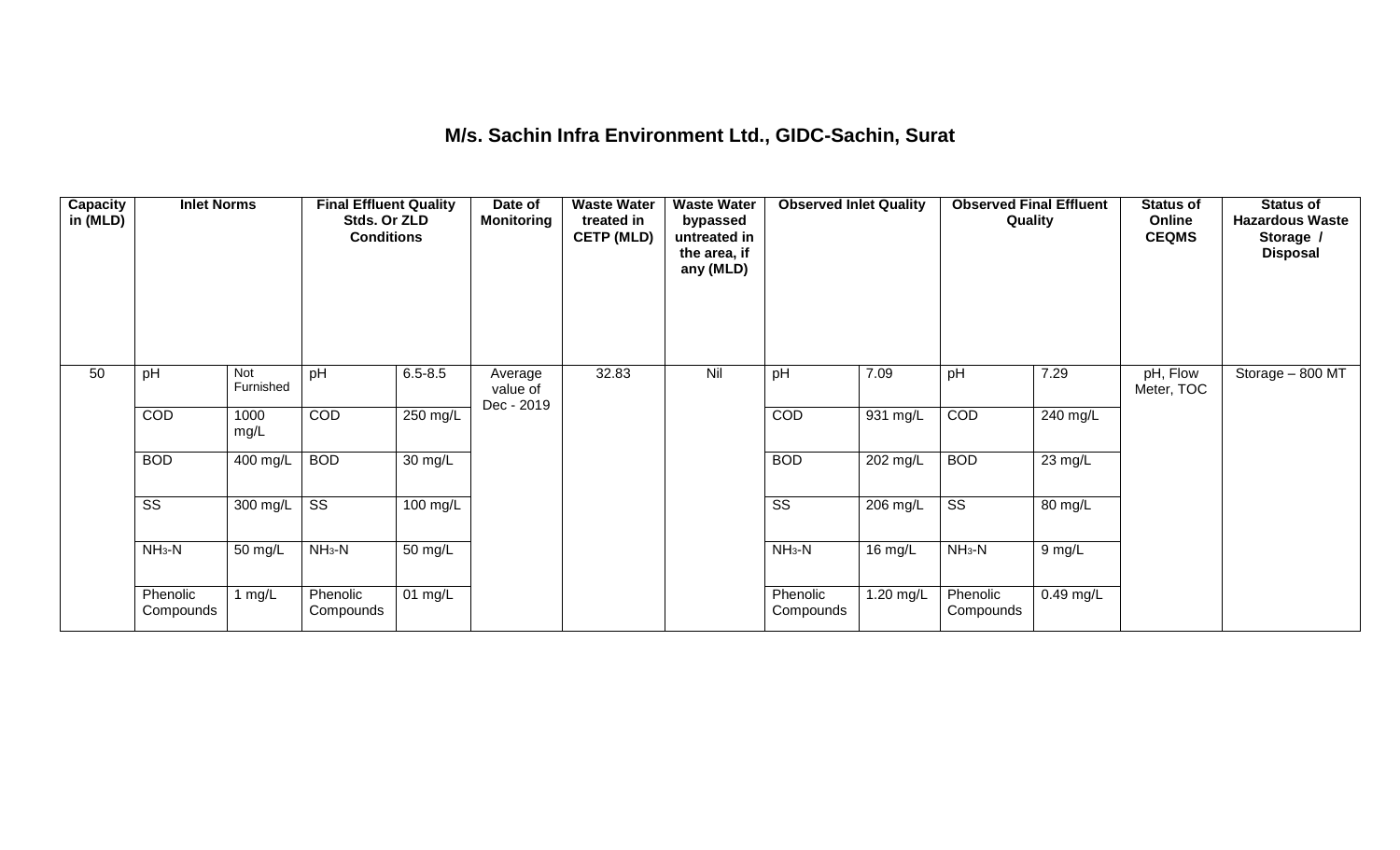## **M/s. Palsana Enviro Protection Ltd., (PEPL), Kadodara, Surat**

| Capacity<br>in (MLD) | <b>Inlet Norms</b>     |              | <b>Final Effluent Quality</b><br>Stds. Or ZLD<br><b>Conditions</b> |            | Date of<br><b>Monitoring</b>      | <b>Waste Water</b><br>treated in<br><b>CETP (MLD)</b> | <b>Waste Water</b><br>bypassed<br>untreated in<br>the area, if<br>any (MLD) | <b>Observed Inlet Quality</b> |                    | <b>Observed Final Effluent</b><br>Quality |                    | <b>Status of</b><br>Online<br><b>CEQMS</b> | <b>Status of</b><br><b>Hazardous Waste</b><br>Storage /<br><b>Disposal</b> |
|----------------------|------------------------|--------------|--------------------------------------------------------------------|------------|-----------------------------------|-------------------------------------------------------|-----------------------------------------------------------------------------|-------------------------------|--------------------|-------------------------------------------|--------------------|--------------------------------------------|----------------------------------------------------------------------------|
| 150                  | pH                     | 6.5 to 8.5   | pH                                                                 | 6.5 to 8.5 | Average<br>value of<br>Dec - 2019 | 98                                                    | Nil                                                                         | pH                            | 6.90               | pH                                        | 7.60               | pH, Flow<br>Meter, COD,<br>BOD, TSS        | Storage $-658$ MT                                                          |
|                      | COD                    | 1000<br>mg/L | COD                                                                | $250$ mg/L |                                   |                                                       |                                                                             | COD                           | $911 \text{ mg/L}$ | COD                                       | $231 \text{ mg/L}$ |                                            |                                                                            |
|                      | <b>BOD</b>             | 400 mg/L     | <b>BOD</b>                                                         | 30 mg/L    |                                   |                                                       |                                                                             | <b>BOD</b>                    | 191 mg/L           | <b>BOD</b>                                | 26 mg/L            |                                            |                                                                            |
|                      | $\overline{\text{ss}}$ | 300 mg/L     | $\overline{\text{ss}}$                                             | $100$ mg/L |                                   |                                                       |                                                                             | $\overline{\text{SS}}$        | 290 mg/L           | $\overline{\text{ss}}$                    | 90 mg/L            |                                            |                                                                            |
|                      | $NH3-N$                | 50 mg/L      | $NH_3-N$                                                           | 50 mg/L    |                                   |                                                       |                                                                             | $NH3-N$                       | 19 mg/L            | $NH_3-N$                                  | 14 mg/L            |                                            |                                                                            |
|                      | Phenolic<br>Compounds  | 1 $mg/L$     | Phenolic<br>Compounds                                              | 1 $mg/L$   |                                   |                                                       |                                                                             | Phenolic<br>Compounds         | 1.14 mg/L          | Phenolic<br>Compounds                     | 0.47 mg/L          |                                            |                                                                            |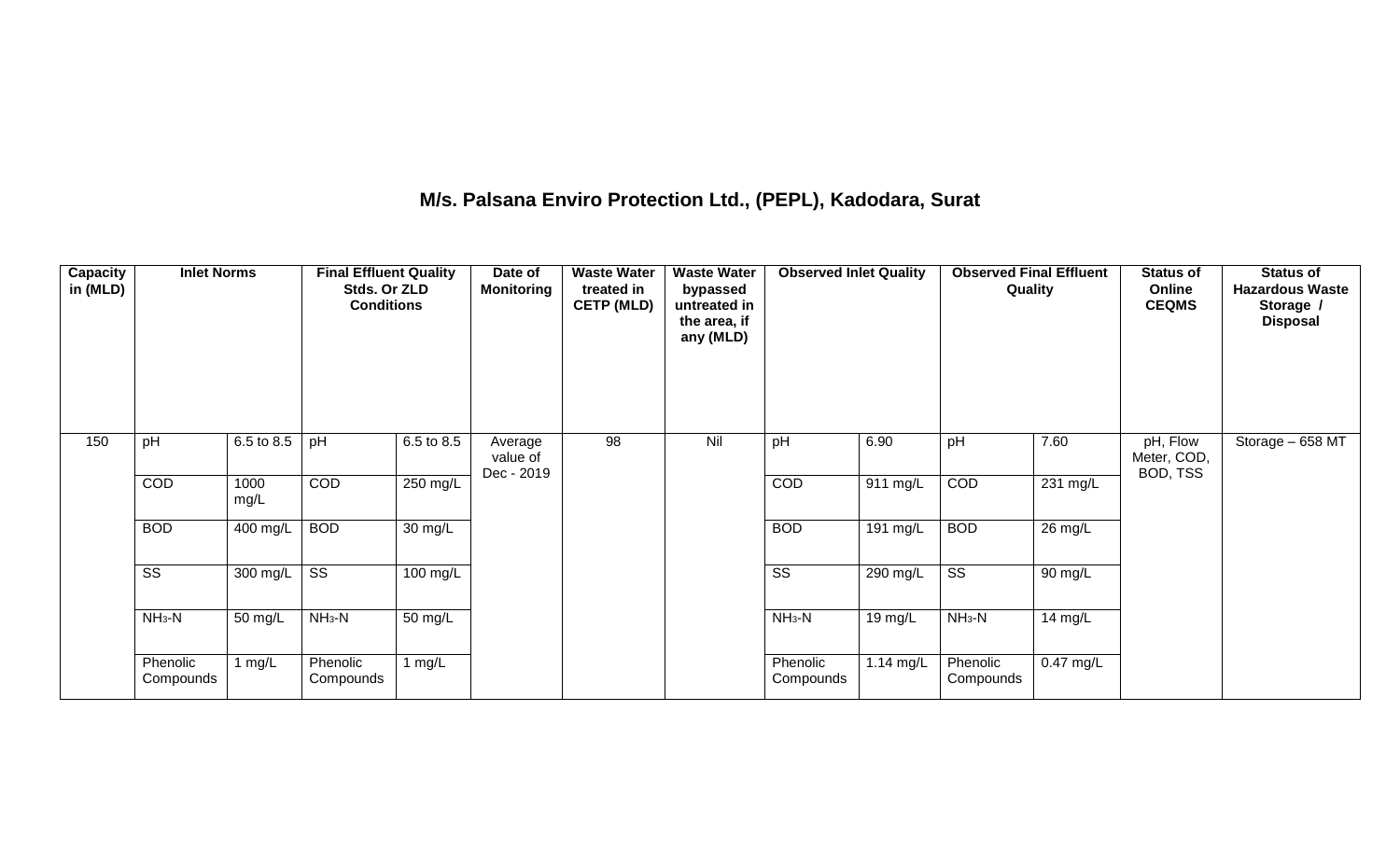### **M/s. Pandesara Infrastructure Ltd., GIDC- Pandesara, Surat**

| Capacity<br>in (MLD) | <b>Inlet Norms</b>     |              | <b>Final Effluent Quality</b><br>Stds. Or ZLD<br><b>Conditions</b> |                    | Date of<br><b>Monitoring</b>      | <b>Waste Water</b><br>treated in<br><b>CETP (MLD)</b> | <b>Waste Water</b><br>bypassed<br>untreated in<br>the area, if<br>any (MLD) | <b>Observed Inlet Quality</b> |                    | <b>Observed Final Effluent</b> | Quality           | <b>Status of</b><br>Online<br><b>CEQMS</b> | <b>Status of</b><br><b>Hazardous Waste</b><br>Storage /<br><b>Disposal</b> |
|----------------------|------------------------|--------------|--------------------------------------------------------------------|--------------------|-----------------------------------|-------------------------------------------------------|-----------------------------------------------------------------------------|-------------------------------|--------------------|--------------------------------|-------------------|--------------------------------------------|----------------------------------------------------------------------------|
| 100                  | pH                     | $6.5 - 8.5$  | pH                                                                 | $6.5 - 8.5$        | Average<br>value of<br>Dec - 2019 | 81.5                                                  | Nil                                                                         | pH                            | 6.93               | pH                             | 7.40              | pH, Flow<br>Meter, TOC,<br>COD             | Storage - 2500 MT                                                          |
|                      | COD                    | 1000<br>mg/L | COD                                                                | $250 \text{ mg/L}$ |                                   |                                                       |                                                                             | COD                           | $951 \text{ mg/L}$ | COD                            | 190 mg/L          |                                            |                                                                            |
|                      | <b>BOD</b>             | 400 mg/L     | <b>BOD</b>                                                         | 30 mg/L            |                                   |                                                       |                                                                             | <b>BOD</b>                    | 209 mg/L           | <b>BOD</b>                     | $21 \text{ mg/L}$ |                                            |                                                                            |
|                      | $\overline{\text{SS}}$ | 300 mg/L     | $\overline{\text{SS}}$                                             | $100 \text{ mg/L}$ |                                   |                                                       |                                                                             | $\overline{\text{SS}}$        | 222 mg/L           | $\overline{\text{ss}}$         | 78 mg/L           |                                            |                                                                            |
|                      | $NH3-N$                | 50 mg/L      | $NH3-N$                                                            | 50 mg/L            |                                   |                                                       |                                                                             | $NH3-N$                       | $21 \text{ mg/L}$  | $NH3-N$                        | 11 $mg/L$         |                                            |                                                                            |
|                      | Phenolic<br>Compounds  | 01 mg/L      | Phenolic<br>Compounds                                              | 01 mg/L            |                                   |                                                       |                                                                             | Phenolic<br>Compounds         | 1.39 mg/L          | Phenolic<br>Compounds          | $0.66$ mg/L       |                                            |                                                                            |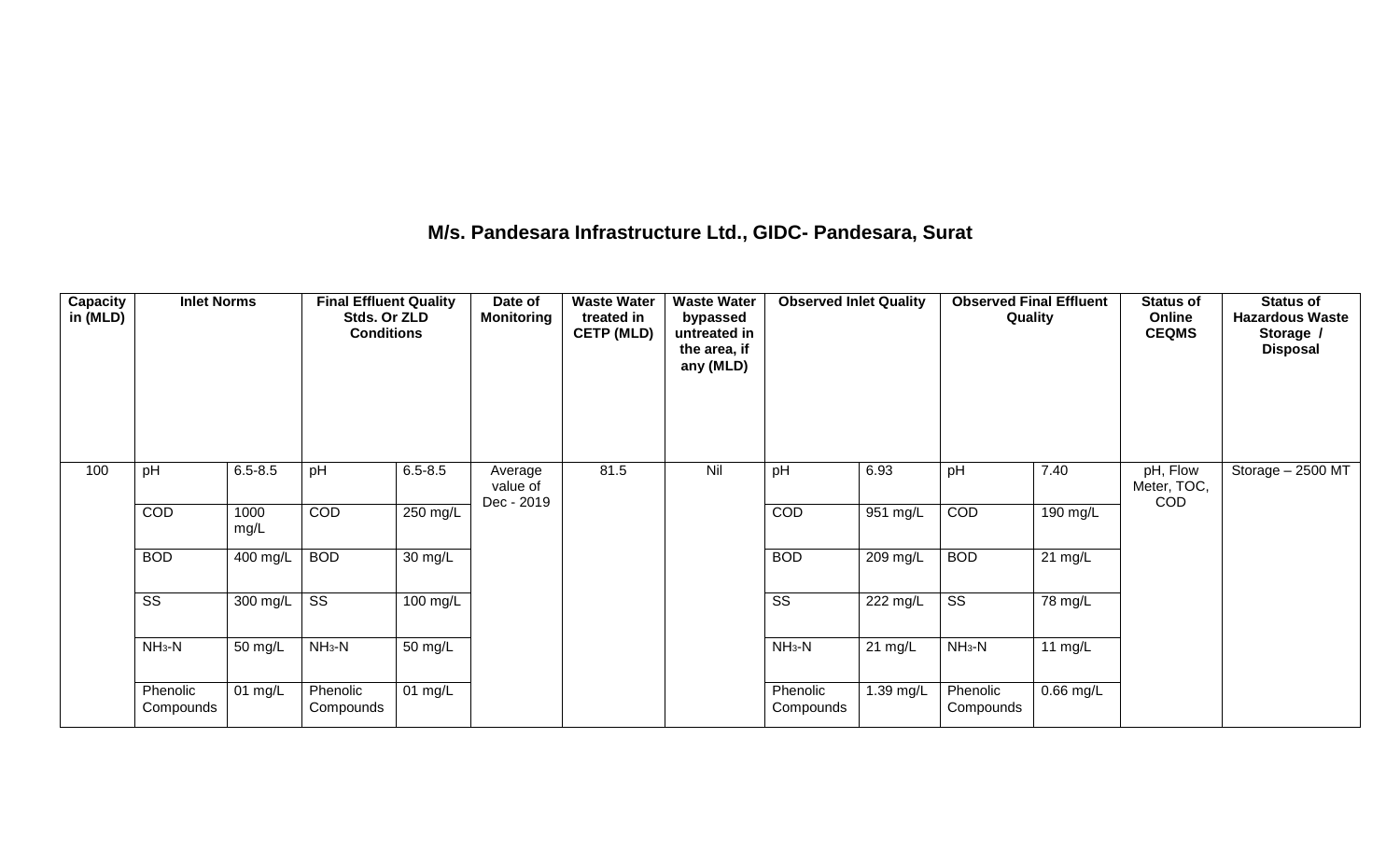## **M/s. CETP of Kejriwal Integrated Textile Park Ltd – KITPL**

| Capacity<br>in (MLD) | <b>Inlet Norms</b>     |                | <b>Final Effluent Quality</b><br>Stds. Or ZLD<br><b>Conditions</b> |                          | Date of<br>Monitoring             | <b>Waste Water</b><br>treated in<br><b>CETP (MLD)</b> | <b>Waste Water</b><br>bypassed<br>untreated in<br>the area, if<br>any (MLD) | <b>Observed Inlet Quality</b> |                          | <b>Observed Final Effluent</b><br>Quality |            | <b>Status of</b><br>Online<br><b>CEQMS</b> | <b>Status of</b><br><b>Hazardous Waste</b><br>Storage /<br><b>Disposal</b> |
|----------------------|------------------------|----------------|--------------------------------------------------------------------|--------------------------|-----------------------------------|-------------------------------------------------------|-----------------------------------------------------------------------------|-------------------------------|--------------------------|-------------------------------------------|------------|--------------------------------------------|----------------------------------------------------------------------------|
| 0.84                 | pH                     | $6.5 - 8.5$    | pH                                                                 | $6.5 - 8.5$              | Average<br>value of<br>Dec - 2019 | 0.5                                                   | Nil                                                                         | pH                            | -                        | pH                                        | 7.11       | $\sim$                                     |                                                                            |
|                      | COD                    | $500$<br>mg/L  | COD                                                                | $\overline{\leq}20$ mg/L |                                   |                                                       |                                                                             | COD                           | $\overline{\phantom{a}}$ | COD                                       | 37 mg/L    |                                            |                                                                            |
|                      | <b>BOD</b>             | <200<br>mg/L   | <b>BOD</b>                                                         | $<$ 5 mg/L               |                                   |                                                       |                                                                             | <b>BOD</b>                    | $\sim$                   | <b>BOD</b>                                | 4 mg/L     |                                            |                                                                            |
|                      | $\overline{\text{ss}}$ | < 150<br>mg/L  | $\overline{\text{ss}}$                                             | $<$ 5 mg/L               |                                   |                                                       |                                                                             | $\overline{\text{ss}}$        | $\sim$                   | $\overline{\text{ss}}$                    | 6 mg/L     |                                            |                                                                            |
|                      | $NH3-N$                | $\blacksquare$ | $NH3-N$                                                            | $\blacksquare$           |                                   |                                                       |                                                                             | $NH_3-N$                      | $\sim$                   | $NH3-N$                                   | <b>BDL</b> |                                            |                                                                            |
|                      | Phenolic<br>Compounds  |                | Phenolic<br>Compounds                                              | $\sim$                   |                                   |                                                       |                                                                             | Phenolic<br>Compounds         | $\sim$                   | Phenolic<br>Compounds                     | 0.36       |                                            |                                                                            |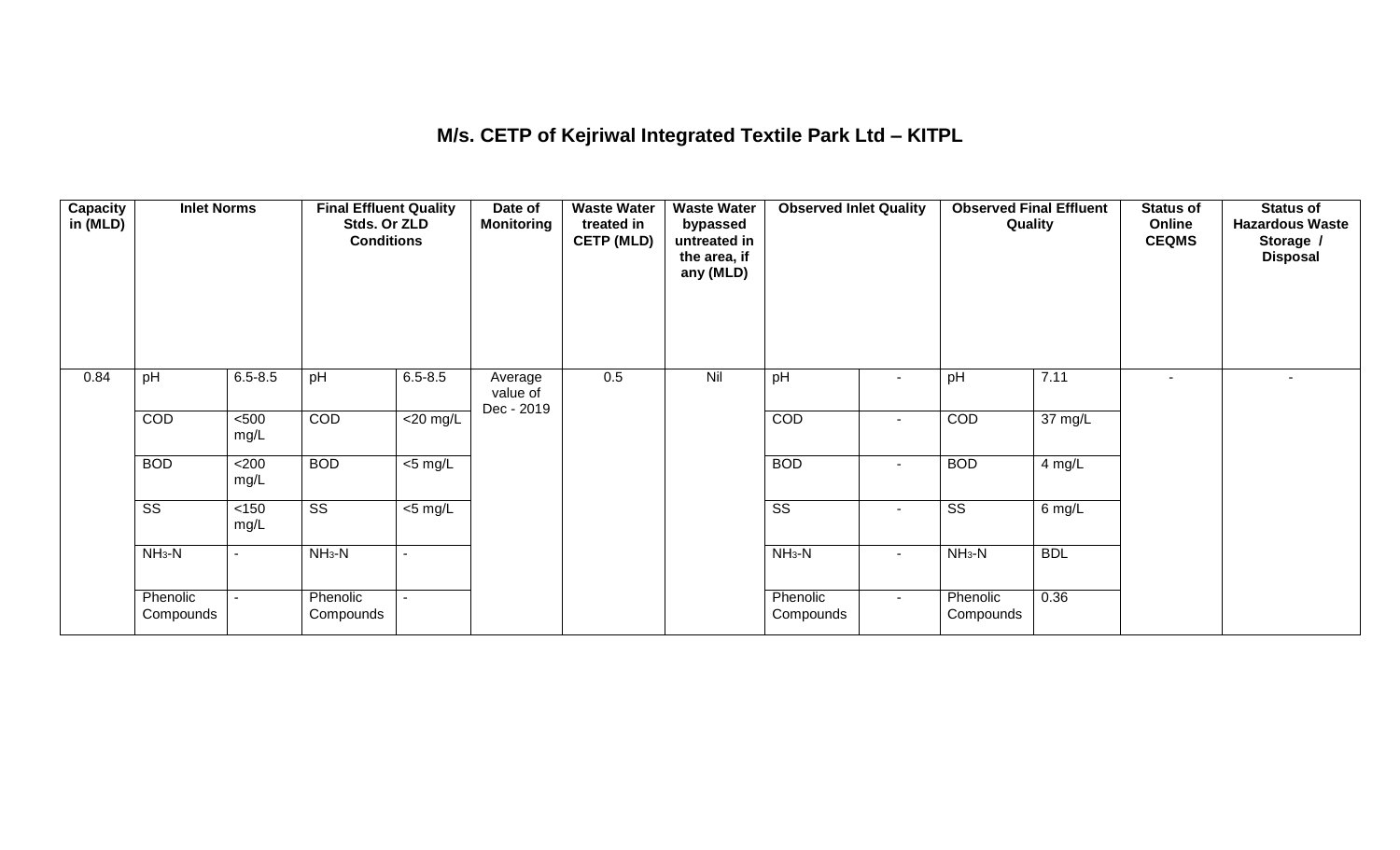### **M/s. Gujarat Eco Textile Park Pvt Ltd, Palsana, Surat**

| Capacity<br>in (MLD) | <b>Inlet Norms</b>     |                  | <b>Final Effluent Quality</b><br>Stds. Or ZLD<br><b>Conditions</b> |                              | Date of<br><b>Monitoring</b>      | <b>Waste Water</b><br>treated in<br><b>CETP (MLD)</b> | <b>Waste Water</b><br>bypassed<br>untreated in<br>the area, if<br>any (MLD) | <b>Observed Inlet Quality</b> |             | <b>Observed Final Effluent</b><br>Quality |             | <b>Status of</b><br>Online<br><b>CEQMS</b> | <b>Status of</b><br><b>Hazardous Waste</b><br>Storage /<br><b>Disposal</b> |
|----------------------|------------------------|------------------|--------------------------------------------------------------------|------------------------------|-----------------------------------|-------------------------------------------------------|-----------------------------------------------------------------------------|-------------------------------|-------------|-------------------------------------------|-------------|--------------------------------------------|----------------------------------------------------------------------------|
| 60                   | pH                     | $6.5 - 8.5$      | pH                                                                 | 6.5 to 8.5                   | Average<br>value of<br>Dec - 2019 | 29                                                    | Nil                                                                         | pH                            | 6.93        | pH                                        | 7.36        | pH, Flow<br>Meter, COD<br>Meter            | Storage - 400 MT                                                           |
|                      | COD                    | 1000<br>mg/L     | COD                                                                | 250 mg/L                     |                                   |                                                       |                                                                             | COD                           | 1122 mg/L   | COD                                       | 224 mg/L    | including<br><b>TOC</b>                    |                                                                            |
|                      | <b>BOD</b>             | 400 mg/L         | <b>BOD</b>                                                         | $100 \text{ mg/L}$           |                                   |                                                       |                                                                             | <b>BOD</b>                    | 204 mg/L    | <b>BOD</b>                                | 24 mg/L     |                                            |                                                                            |
|                      | $\overline{\text{ss}}$ | 300 mg/L $\vert$ | $\overline{\text{ss}}$                                             | $\overline{50 \text{ mg}}$ L |                                   |                                                       |                                                                             | $\overline{\text{ss}}$        | 292 mg/L    | $\overline{\text{ss}}$                    | 48 mg/L     |                                            |                                                                            |
|                      | $NH3-N$                | 50 mg/L          | $NH3-N$                                                            | 50 mg/L                      |                                   |                                                       |                                                                             | $NH3-N$                       | 18 mg/L     | $NH3-N$                                   | 15 mg/L     |                                            |                                                                            |
|                      | Phenolic<br>Compounds  |                  | Phenolic<br>Compounds                                              | 1 $mg/L$                     |                                   |                                                       |                                                                             | Phenolic<br>Compounds         | $1.14$ mg/L | Phenolic<br>Compounds                     | $0.47$ mg/L |                                            |                                                                            |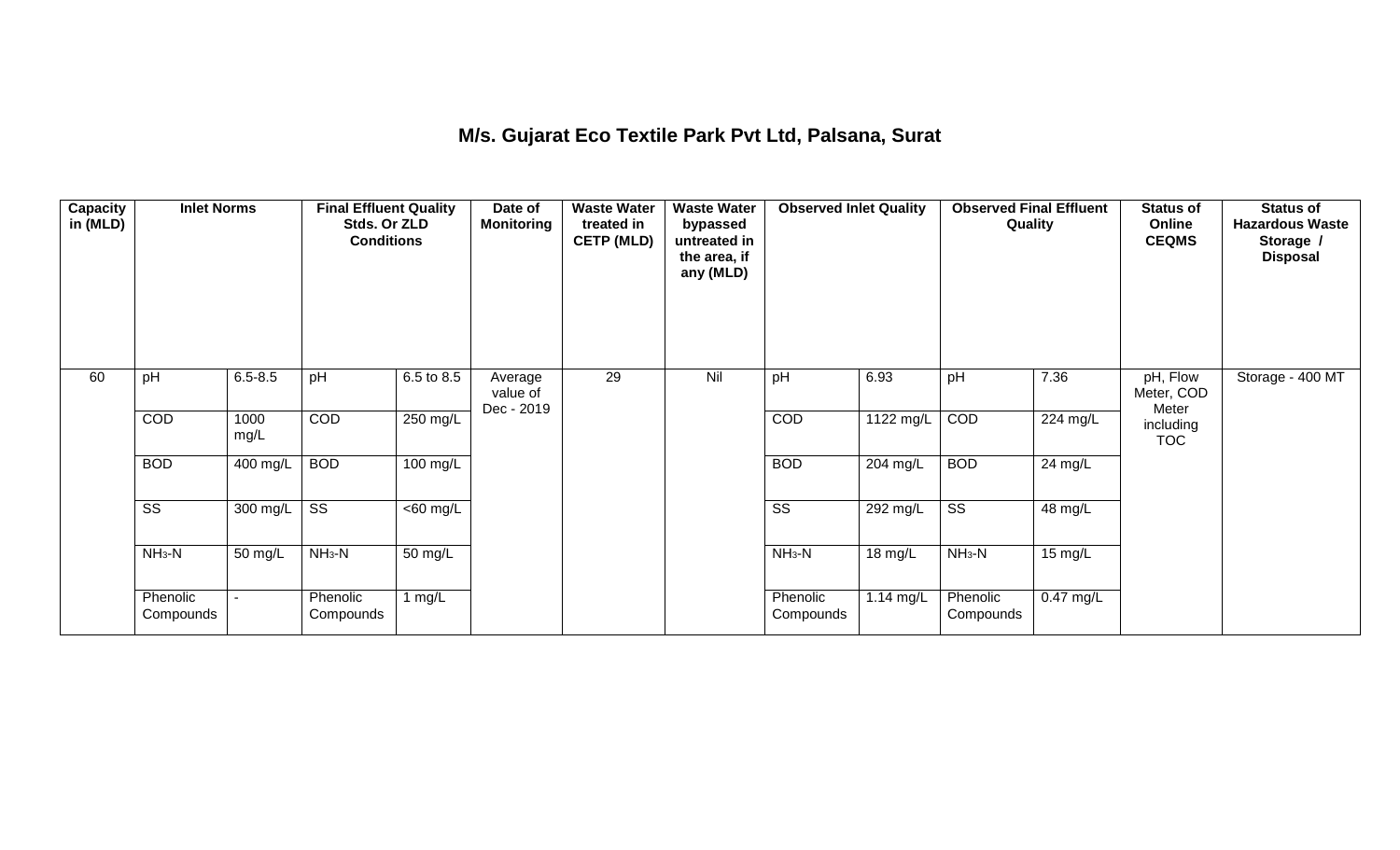### **M/s. Fairdeal Textile Parks Pvt. Ltd, Kosamaba, Surat**

| <b>Capacity</b><br>in (MLD) | <b>Inlet Norms</b>     |          | <b>Final Effluent Quality</b><br>Stds. Or ZLD<br><b>Conditions</b> |                      | Date of<br><b>Monitoring</b>        | <b>Waste Water</b><br>treated in<br><b>CETP (MLD)</b> | <b>Waste Water</b><br>bypassed<br>untreated in<br>the area, if<br>any (MLD) | Ob<br>served Inlet Quality |                          | <b>Observed Final Effluent</b><br>Quality |                          | <b>Status of</b><br>Online<br><b>CEQMS</b> | <b>Status of</b><br><b>Hazardous Waste</b><br>Storage /<br><b>Disposal</b> |
|-----------------------------|------------------------|----------|--------------------------------------------------------------------|----------------------|-------------------------------------|-------------------------------------------------------|-----------------------------------------------------------------------------|----------------------------|--------------------------|-------------------------------------------|--------------------------|--------------------------------------------|----------------------------------------------------------------------------|
| 3.75                        | pH                     |          | pH                                                                 | 6.5 to 8.5           | No visit in<br>the month<br>of Dec- | 1.39                                                  | Nil                                                                         | pH                         | $\overline{\phantom{a}}$ | pH                                        | $\overline{\phantom{a}}$ | pH, Flow<br>Meter                          |                                                                            |
|                             | COD                    | 500 mg/L | COD                                                                | 100 mg/L             | 2019                                |                                                       |                                                                             | COD                        | $\blacksquare$           | COD                                       | $\blacksquare$           |                                            |                                                                            |
|                             | <b>BOD</b>             | 200 mg/L | <b>BOD</b>                                                         | $\overline{30}$ mg/L |                                     |                                                       |                                                                             | <b>BOD</b>                 | $\blacksquare$           | <b>BOD</b>                                | $\blacksquare$           |                                            |                                                                            |
|                             | $\overline{\text{ss}}$ |          | $\overline{\text{ss}}$                                             | $\overline{60}$ mg/L |                                     |                                                       |                                                                             | $\overline{\text{ss}}$     | $\blacksquare$           | $\overline{\text{ss}}$                    | $\blacksquare$           |                                            |                                                                            |
|                             | $NH3-N$                | ۰        | $NH3-N$                                                            | $\overline{50}$ mg/L |                                     |                                                       |                                                                             | $NH3-N$                    | $\blacksquare$           | $NH3-N$                                   | $\blacksquare$           |                                            |                                                                            |
|                             | Phenolic<br>Compounds  |          | Phenolic<br>Compounds                                              | 1 $mg/L$             |                                     |                                                       |                                                                             | Phenolic<br>Compounds      | $\blacksquare$           | Phenolic<br>Compounds                     | $\blacksquare$           |                                            |                                                                            |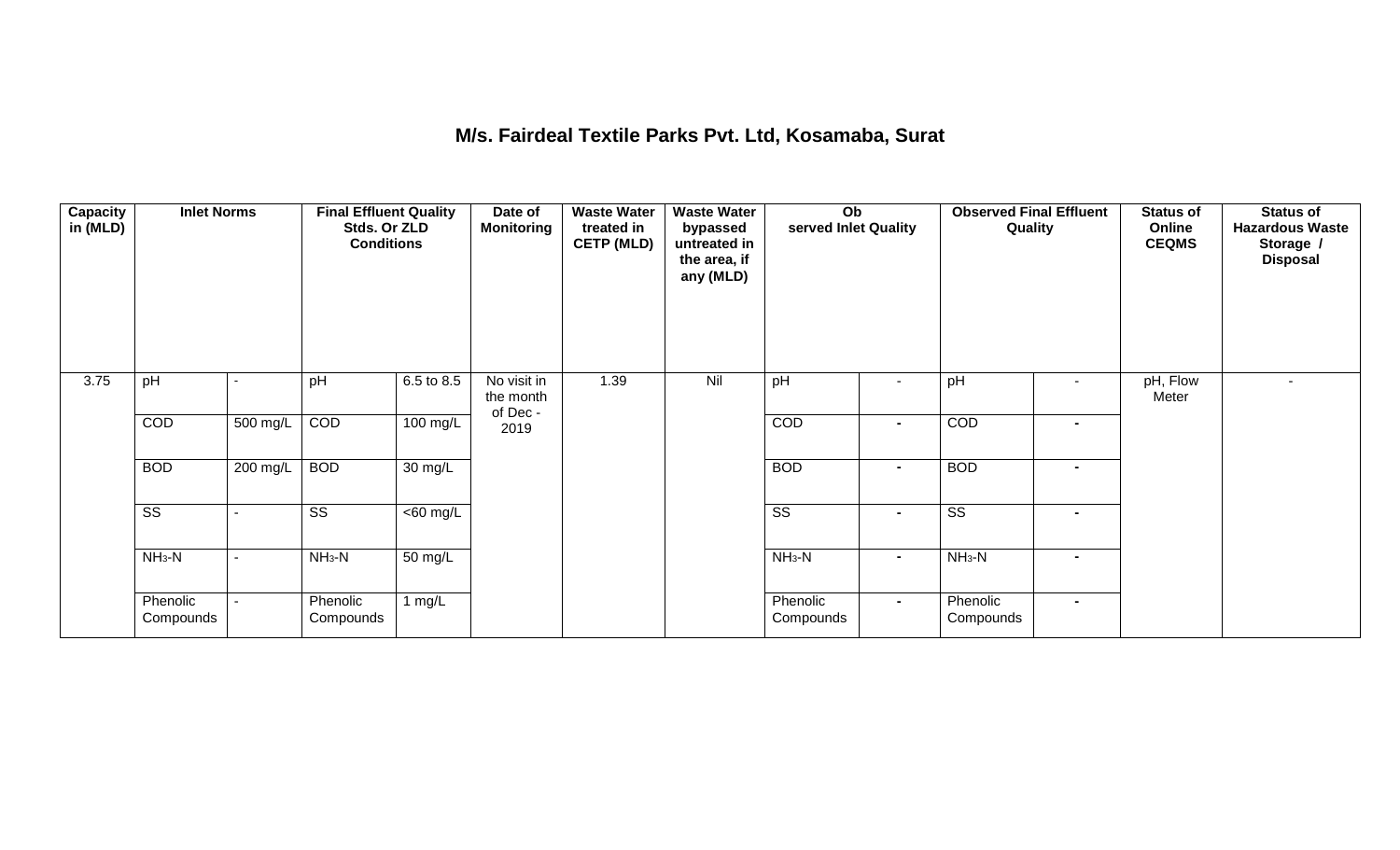## **M/s. New Palsana Industrial Co. Op. Society Ltd., Palsana, Surat**

| Capacity<br>in (MLD) | <b>Inlet Norms</b>     |                  | <b>Final Effluent Quality</b><br>Stds. Or ZLD<br><b>Conditions</b> |                      | Date of<br><b>Monitoring</b>      | <b>Waste Water</b><br>treated in<br><b>CETP (MLD)</b> | <b>Waste Water</b><br>bypassed<br>untreated in<br>the area, if<br>any (MLD) | <b>Observed Inlet Quality</b> |             |                        | <b>Observed Final Effluent</b><br>Quality | <b>Status of</b><br>Online<br><b>CEQMS</b> | <b>Status of</b><br><b>Hazardous Waste</b><br>Storage /<br><b>Disposal</b> |
|----------------------|------------------------|------------------|--------------------------------------------------------------------|----------------------|-----------------------------------|-------------------------------------------------------|-----------------------------------------------------------------------------|-------------------------------|-------------|------------------------|-------------------------------------------|--------------------------------------------|----------------------------------------------------------------------------|
| 45                   | pH                     | $6.5 - 8.5$      | pH                                                                 | $6.5 - 8.5$          | Average<br>value of<br>Dec - 2019 | 25                                                    | Nil                                                                         | pH                            | 7.37        | pH                     | 7.16                                      | pH, Flow<br>meter, COD,<br>BOD, TSS        | Storage $-1100$ MT<br>Disposal - 29 MT                                     |
|                      | COD                    | 1000<br>mg/L     | COD                                                                | 250 mg/L             |                                   |                                                       |                                                                             | <b>COD</b>                    | 920 mg/L    | COD                    | 222 mg/L                                  |                                            |                                                                            |
|                      | <b>BOD</b>             | 400 mg/L         | <b>BOD</b>                                                         | $30 \text{ mg/L}$    |                                   |                                                       |                                                                             | <b>BOD</b>                    | 192 mg/L    | <b>BOD</b>             | 22 mg/L                                   |                                            |                                                                            |
|                      | $\overline{\text{ss}}$ | 300 mg/L $\vert$ | $\overline{\text{ss}}$                                             | $<$ 60 mg/L          |                                   |                                                       |                                                                             | $\overline{\text{ss}}$        | 388 mg/L    | $\overline{\text{ss}}$ | 40 mg/L                                   |                                            |                                                                            |
|                      | $NH3-N$                | 50 mg/L          | $NH3-N$                                                            | $\overline{50}$ mg/L |                                   |                                                       |                                                                             | $NH3-N$                       | 23 mg/L     | $NH3-N$                | 16 mg/L                                   |                                            |                                                                            |
|                      | Phenolic<br>Compounds  | 1 mg/L           | Phenolic<br>Compounds                                              | 1 $mg/L$             |                                   |                                                       |                                                                             | Phenolic<br>Compounds         | $1.18$ mg/L | Phenolic<br>Compounds  | $0.49$ mg/L                               |                                            |                                                                            |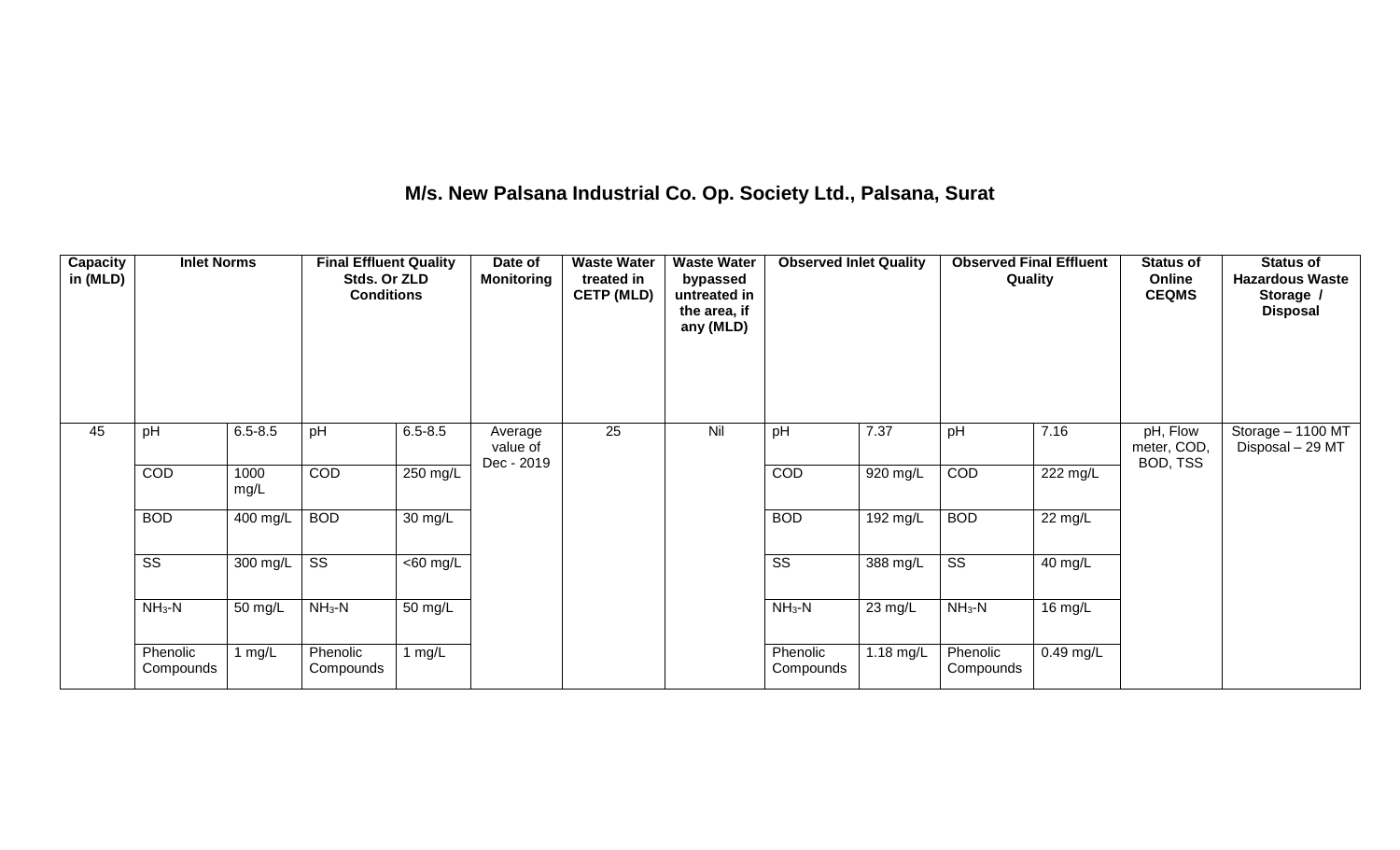## **M/s. Vapi Waste & Effluent Management Co. Ltd, Vapi**

| Capacity<br>in (MLD) | <b>Inlet Norms</b><br>$6.5 - 8.5$<br>pH |              | <b>Final Effluent Quality</b><br>Stds. Or ZLD<br><b>Conditions</b> |                      | Date of<br><b>Monitoring</b>      | <b>Waste Water</b><br>treated in<br><b>CETP (MLD)</b> | <b>Waste Water</b><br>bypassed<br>untreated in<br>the area, if<br>any (MLD) | <b>Observed Inlet Quality</b> |               | <b>Observed Final Effluent</b><br>Quality |            | <b>Status of</b><br>Online<br><b>CEQMS</b> | <b>Status of</b><br><b>Hazardous Waste</b><br>Storage /<br><b>Disposal</b> |
|----------------------|-----------------------------------------|--------------|--------------------------------------------------------------------|----------------------|-----------------------------------|-------------------------------------------------------|-----------------------------------------------------------------------------|-------------------------------|---------------|-------------------------------------------|------------|--------------------------------------------|----------------------------------------------------------------------------|
| 55                   |                                         |              | 0.                                                                 | $6.5 - 8.5$          | Average<br>value of<br>Dec - 2019 | 54                                                    | Nil                                                                         | pH                            | 7.60          | pH                                        | 7.32       | pH, Flow<br>Meter, TOC &<br>DO Meter       |                                                                            |
|                      | COD                                     | 1000<br>mg/L | <b>COD</b>                                                         | 250 mg/L             |                                   |                                                       |                                                                             | COD                           | 1120 mg/L     | COD                                       | 242 mg/L   |                                            |                                                                            |
|                      | <b>BOD</b>                              | 400 mg/L     | <b>BOD</b>                                                         | 30 mg/L              |                                   |                                                       |                                                                             | <b>BOD</b>                    | 289 mg/L      | <b>BOD</b>                                | 26 mg/L    |                                            |                                                                            |
|                      | $\overline{\text{SS}}$                  | 300 mg/L     | $\overline{\text{ss}}$                                             | $100 \text{ mg/L}$   |                                   |                                                       |                                                                             | $\overline{\text{SS}}$        | 114 mg/L      | $\overline{\text{ss}}$                    | 77 mg/L    |                                            |                                                                            |
|                      | $NH3-N$                                 | 50 mg/L      | $NH3-N$                                                            | $\overline{50}$ mg/L |                                   |                                                       |                                                                             | $NH3-N$                       | 46 mg/L       | $NH3-N$                                   | 41 mg/L    |                                            |                                                                            |
|                      | Phenolic<br>Compounds                   | l mg/L       | Phenolic<br>Compounds                                              | 1 $mg/L$             |                                   |                                                       |                                                                             | Phenolic<br>Compounds         | 2.286<br>mg/L | Phenolic<br>Compounds                     | 0.526 mg/L |                                            |                                                                            |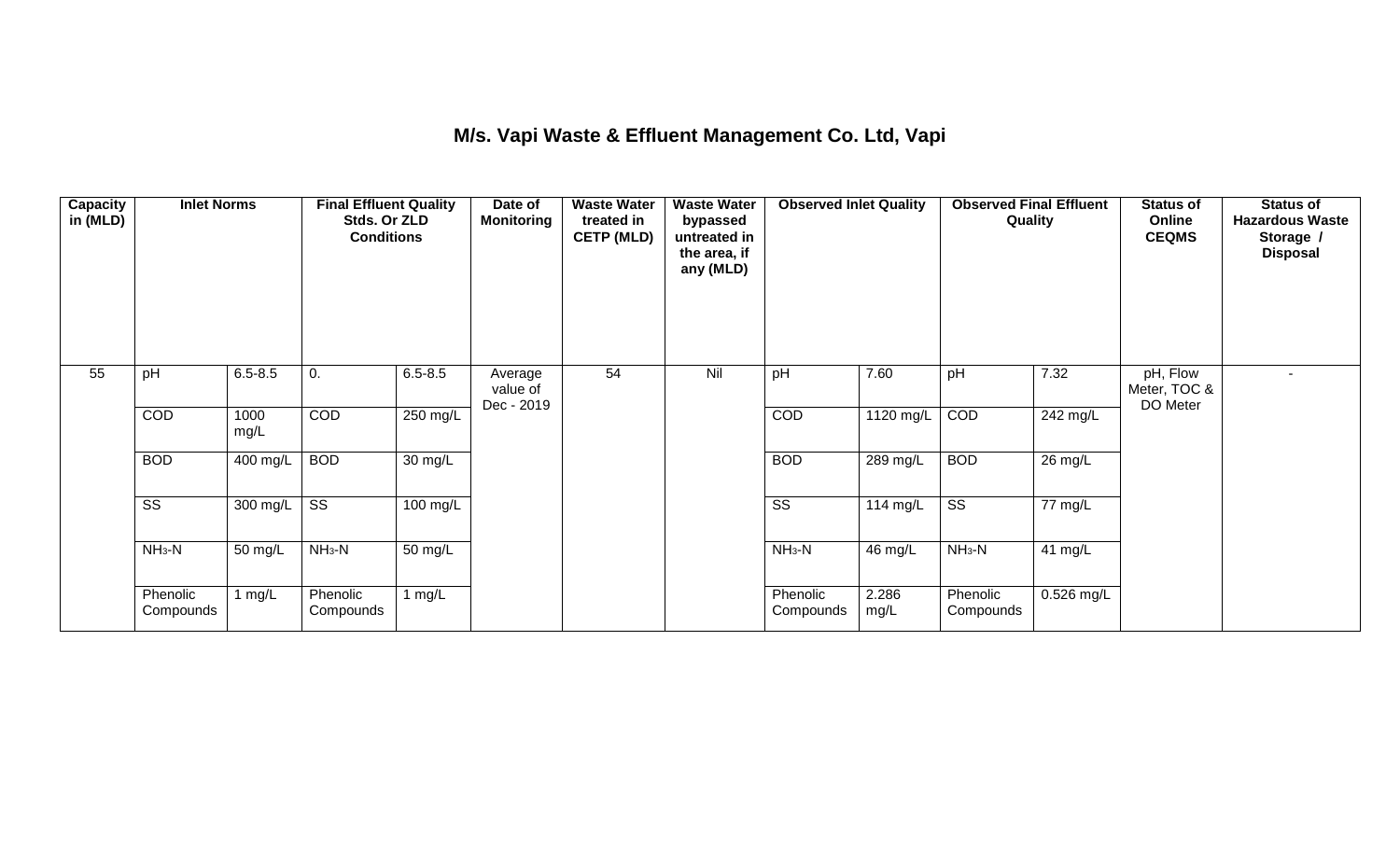## **M/s. Sarigam Clean Initiative (Old Name-Gujarat Industrial Development Corporation), Sarigam**

| <b>Capacity</b><br>in (MLD) | <b>Inlet Norms</b><br>$6.5 - 8.5$<br>pH         |              | <b>Final Effluent Quality</b><br>Stds. Or ZLD<br><b>Conditions</b> |                      | Date of<br><b>Monitoring</b>      | <b>Waste Water</b><br>treated in<br><b>CETP (MLD)</b> | <b>Waste Water</b><br>bypassed<br>untreated in<br>the area, if<br>any (MLD) | <b>Observed Inlet Quality</b>                   |                    | <b>Observed Final Effluent</b><br>Quality |             | <b>Status of</b><br>Online<br><b>CEQMS</b> | <b>Status of</b><br><b>Hazardous Waste</b><br>Storage /<br><b>Disposal</b> |
|-----------------------------|-------------------------------------------------|--------------|--------------------------------------------------------------------|----------------------|-----------------------------------|-------------------------------------------------------|-----------------------------------------------------------------------------|-------------------------------------------------|--------------------|-------------------------------------------|-------------|--------------------------------------------|----------------------------------------------------------------------------|
| 12.5                        |                                                 |              | pH                                                                 | $6.5 - 8.5$          | Average<br>value of<br>Dec - 2019 | 9                                                     | Nil                                                                         | pH                                              | 7.43               | pH                                        | 7.39        | Flow Meter,<br>TOC meter                   | Storage $-350$ MT                                                          |
|                             | COD                                             | 1000<br>mg/L | <b>COD</b>                                                         | 250 mg/L             |                                   |                                                       |                                                                             | <b>COD</b>                                      | 354 mg/L           | COD                                       | 112 mg/L    |                                            |                                                                            |
|                             | BOD <sub>(3</sub><br>days at<br>$27^{\circ}C$ ) | 400 mg/L     | BOD(3)<br>days at<br>$27^{\circ}C$ )                               | 100 mg/L             |                                   |                                                       |                                                                             | BOD <sub>(3</sub><br>days at<br>$27^{\circ}C$ ) | 92 mg/L            | BOD (3 days<br>at $27^{\circ}$ C)         | 25 mg/L     |                                            |                                                                            |
|                             | SS                                              | 300 mg/L     | SS                                                                 | 100 mg/L             |                                   |                                                       |                                                                             | $\overline{\text{SS}}$                          | 34 mg/L            | $\overline{\text{SS}}$                    | 16 mg/L     |                                            |                                                                            |
|                             | $NH3-N$                                         | 50 mg/L      | $NH3-N$                                                            | $\overline{50}$ mg/L |                                   |                                                       |                                                                             | $NH3-N$                                         | 25 mg/L            | $NH3-N$                                   | 11 $mg/L$   |                                            |                                                                            |
|                             | Phenolic<br>Compounds                           | 1 $mg/L$     | Phenolic<br>Compounds                                              | 1 mg/L               |                                   |                                                       |                                                                             | Phenolic<br>Compounds                           | $0 \, \text{mg/L}$ | Phenolic<br>Compounds                     | $0.10$ mg/L |                                            |                                                                            |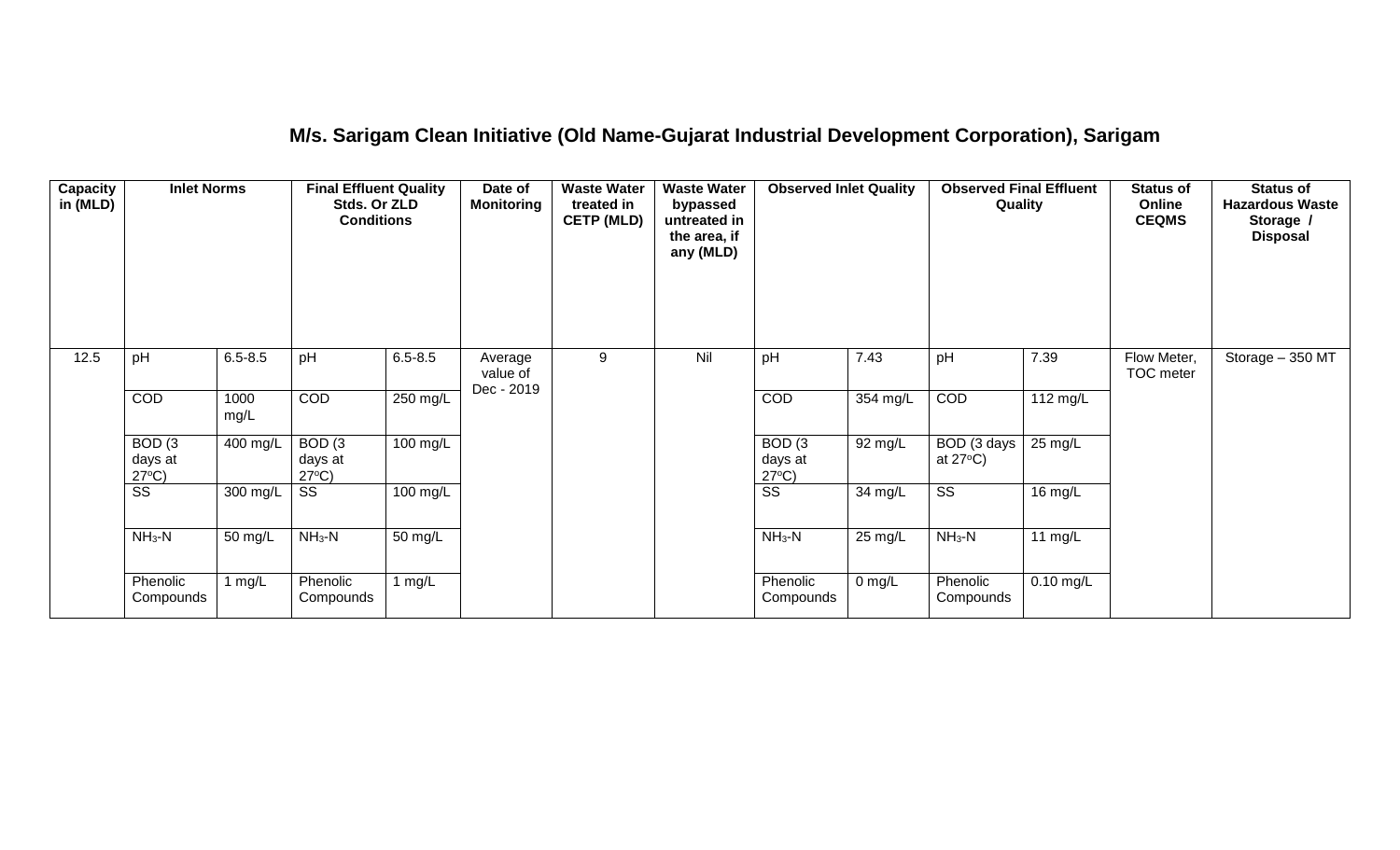### **M/s. Veraval Industries Association, Veraval, Junagadh**

| Capacity<br>in (MLD) | <b>Inlet Norms</b><br>5.5 to 9<br>pH |                          | <b>Final Effluent Quality</b><br>Stds. Or ZLD<br><b>Conditions</b> |                      | Date of<br><b>Monitoring</b>        | <b>Waste Water</b><br>treated in<br><b>CETP (MLD)</b> | <b>Waste Water</b><br>bypassed<br>untreated in<br>the area, if<br>any (MLD) | <b>Observed Inlet Quality</b> |                | <b>Observed Final Effluent</b><br>Quality |                          | <b>Status of</b><br>Online<br><b>CEQMS</b> | <b>Status of</b><br><b>Hazardous Waste</b><br>Storage /<br><b>Disposal</b> |
|----------------------|--------------------------------------|--------------------------|--------------------------------------------------------------------|----------------------|-------------------------------------|-------------------------------------------------------|-----------------------------------------------------------------------------|-------------------------------|----------------|-------------------------------------------|--------------------------|--------------------------------------------|----------------------------------------------------------------------------|
| 5                    |                                      |                          | pH                                                                 | 6 to 9               | No visit in<br>the month<br>of Dec- | 5                                                     | Nil                                                                         | pH                            | $\blacksquare$ | pH                                        | $\overline{\phantom{a}}$ | $\overline{\phantom{a}}$                   | $\sim$                                                                     |
|                      | COD                                  | 3500<br>mg/L             | COD                                                                | $250 \text{ mg/L}$   | 2019                                |                                                       |                                                                             | COD                           | $\blacksquare$ | COD                                       | $\blacksquare$           |                                            |                                                                            |
|                      | <b>BOD</b>                           | 1000<br>mg/L             | <b>BOD</b>                                                         | $100 \text{ mg/L}$   |                                     |                                                       |                                                                             | <b>BOD</b>                    | $\blacksquare$ | <b>BOD</b>                                | $\blacksquare$           |                                            |                                                                            |
|                      | $\overline{\text{ss}}$               | 200 mg/L                 | $\overline{\text{ss}}$                                             | 100 mg/L             |                                     |                                                       |                                                                             | $\overline{\text{ss}}$        | $\blacksquare$ | $\overline{\text{ss}}$                    | $\blacksquare$           |                                            |                                                                            |
|                      | $NH3-N$                              | 50 mg/L                  | $NH3-N$                                                            | $\overline{50}$ mg/L |                                     |                                                       |                                                                             | $NH_3-N$                      | $\sim$         | $NH3-N$                                   | $\blacksquare$           |                                            |                                                                            |
|                      | Phenol                               | $\overline{\phantom{a}}$ | Phenol                                                             |                      |                                     |                                                       |                                                                             | Phenolic<br>Compounds         | $\sim$         | Phenolic<br>Compounds                     | $\blacksquare$           |                                            |                                                                            |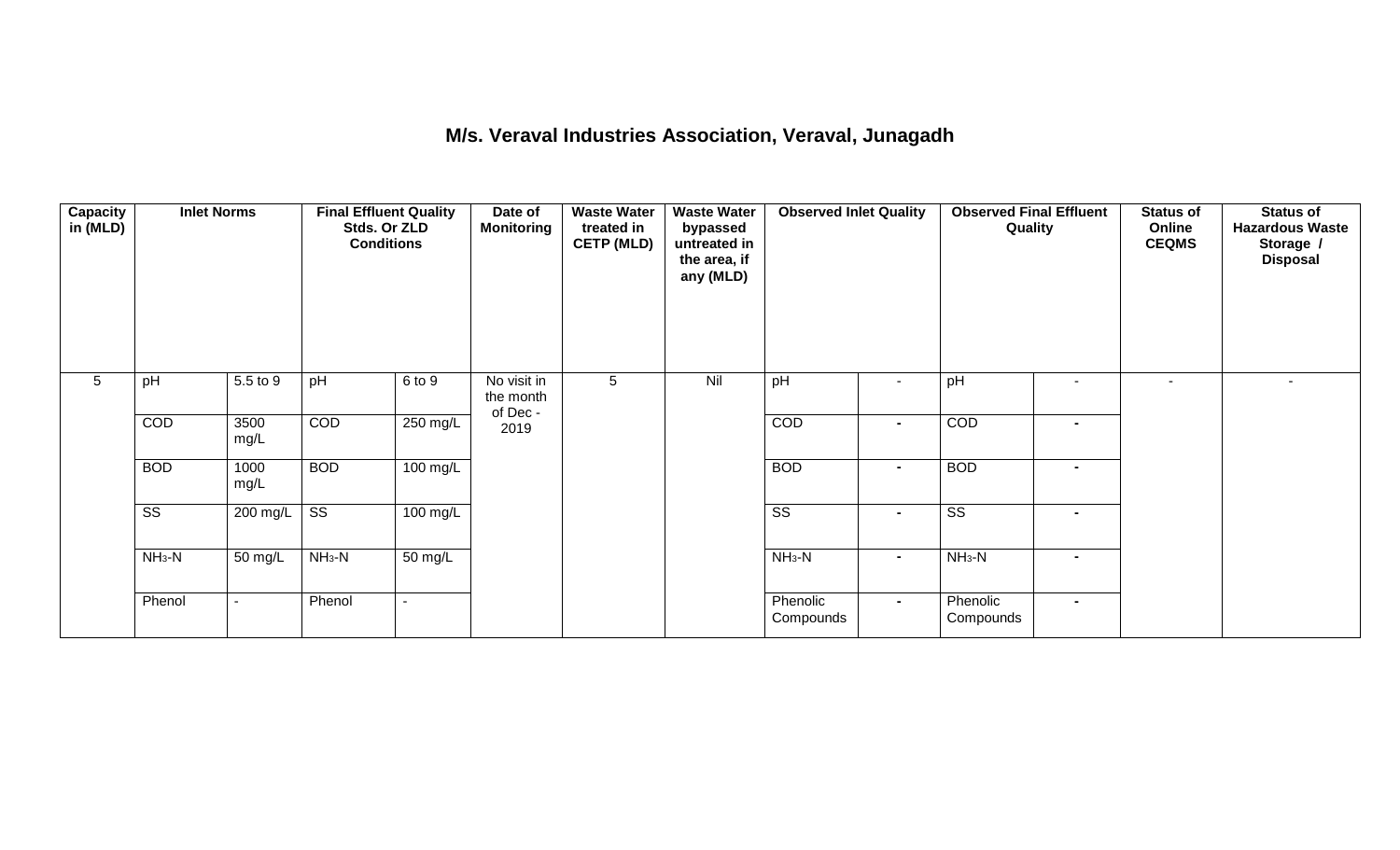### **M/s. Bhatgam Washing Ghat Suddhikaran Yojana Pvt. Ltd., Bhatgam, Rajkot**

| <b>Capacity</b><br>in (MLD) | <b>Inlet Norms</b>     |                   | <b>Final Effluent Quality</b><br>Stds. Or ZLD<br><b>Conditions</b> |                    | Date of<br><b>Monitoring</b>         | <b>Waste Water</b><br>treated in<br><b>CETP (MLD)</b> | <b>Waste Water</b><br>bypassed<br>untreated in<br>the area, if<br>any (MLD) | <b>Observed Inlet Quality</b> |                | <b>Observed Final Effluent</b><br>Quality |                | <b>Status of</b><br>Online<br><b>CEQMS</b> | <b>Status of</b><br><b>Hazardous Waste</b><br>Storage /<br><b>Disposal</b> |
|-----------------------------|------------------------|-------------------|--------------------------------------------------------------------|--------------------|--------------------------------------|-------------------------------------------------------|-----------------------------------------------------------------------------|-------------------------------|----------------|-------------------------------------------|----------------|--------------------------------------------|----------------------------------------------------------------------------|
| 30                          | pH                     | $10.5 - 12$       | pH                                                                 | $6.5 - 9$          | No visit in<br>the month<br>of Dec - | 10                                                    | Nil                                                                         | pH                            | $\blacksquare$ | pH                                        | $\sim$         | pH, Flow<br>meter, SS,<br>Color, MLSS,     | $\overline{\phantom{0}}$                                                   |
|                             | COD                    | 1000<br>mg/L      | COD                                                                | $100$ mg/L         | 2019                                 |                                                       |                                                                             | COD                           | $\blacksquare$ | COD                                       | $\blacksquare$ | <b>COD</b>                                 |                                                                            |
|                             | <b>BOD</b>             | 350 mg/L          | <b>BOD</b>                                                         | 30 mg/L            |                                      |                                                       |                                                                             | <b>BOD</b>                    | $\blacksquare$ | <b>BOD</b>                                | $\blacksquare$ |                                            |                                                                            |
|                             | $\overline{\text{ss}}$ | 2000<br>mg/L      | $\overline{\text{ss}}$                                             | $100 \text{ mg/L}$ |                                      |                                                       |                                                                             | $\overline{\text{ss}}$        | $\blacksquare$ | $\overline{\text{ss}}$                    | $\blacksquare$ |                                            |                                                                            |
|                             | $NH3-N$                | $75 \text{ mg/L}$ | $NH3-N$                                                            | 50 mg/L            |                                      |                                                       |                                                                             | $NH3-N$                       | $\blacksquare$ | $NH3-N$                                   | $\blacksquare$ |                                            |                                                                            |
|                             | Phenolic<br>Compounds  | 5 mg/L            | Phenolic<br>Compounds                                              | 1 $mg/L$           |                                      |                                                       |                                                                             | Phenolic<br>Compounds         | $\sim$         | Phenolic<br>Compounds                     | $\blacksquare$ |                                            |                                                                            |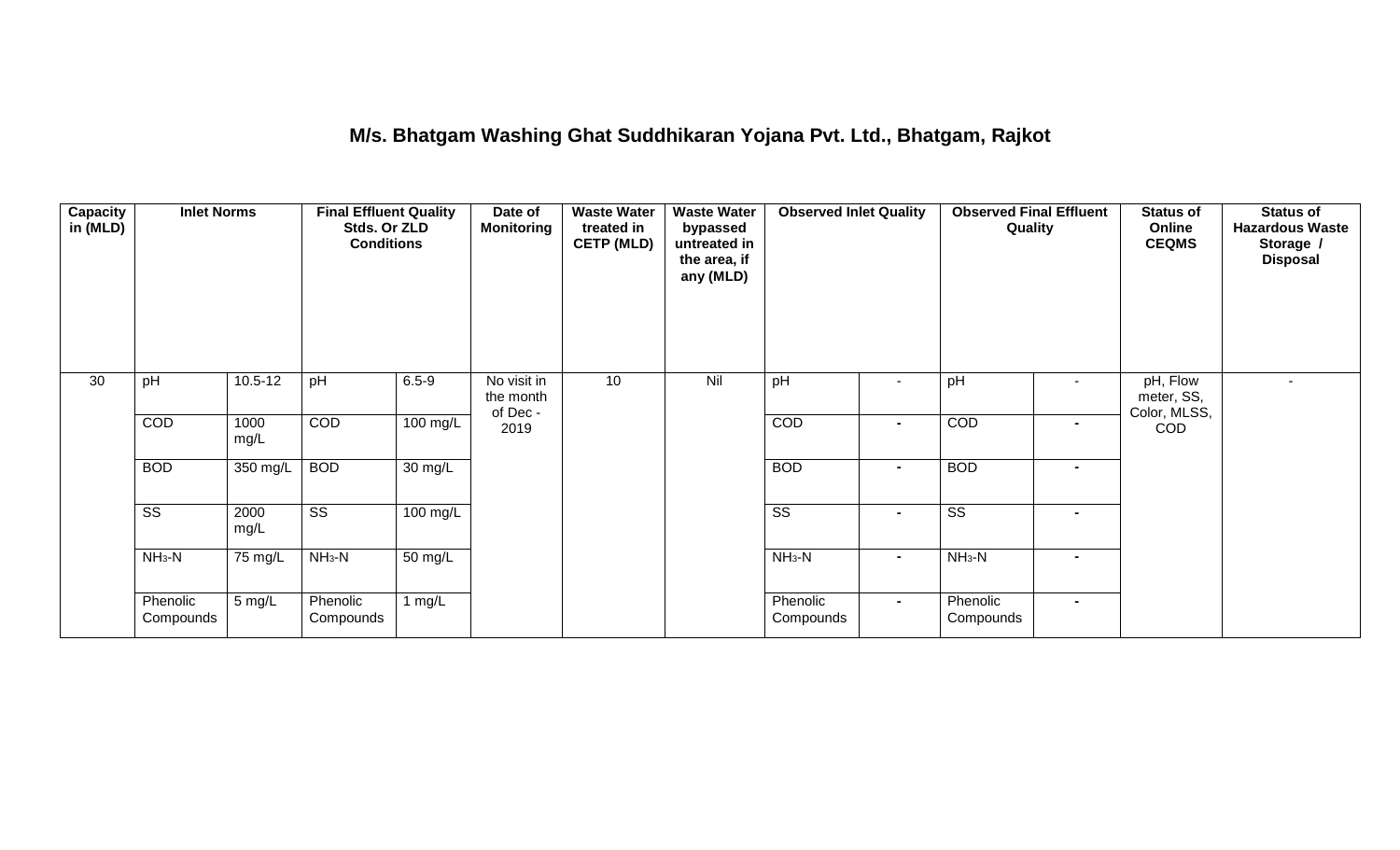# **M/s. Jetpur Dyeing & Printing Association, Jetpur, Rajkot**

| Capacity<br>in (MLD) | <b>Inlet Norms</b>     |               | <b>Final Effluent Quality</b><br>Stds. Or ZLD<br><b>Conditions</b> |            | Date of<br><b>Monitoring</b>      | <b>Waste Water</b><br>treated in<br><b>CETP (MLD)</b> | <b>Waste Water</b><br>bypassed<br>untreated in<br>the area, if<br>any (MLD) | <b>Observed Inlet Quality</b> |            | <b>Observed Final Effluent</b><br>Quality |          | <b>Status of</b><br>Online<br><b>CEQMS</b> | <b>Status of</b><br><b>Hazardous Waste</b><br>Storage /<br><b>Disposal</b> |
|----------------------|------------------------|---------------|--------------------------------------------------------------------|------------|-----------------------------------|-------------------------------------------------------|-----------------------------------------------------------------------------|-------------------------------|------------|-------------------------------------------|----------|--------------------------------------------|----------------------------------------------------------------------------|
| 10.00                | pH                     | $10.5 - 12.0$ | pH                                                                 | $6.5 - 9$  | Average<br>value of<br>Dec - 2019 | 7.00                                                  | Nil                                                                         | pH                            | 6.84       | pH                                        | 7.73     | pH, Flow<br>meter                          |                                                                            |
|                      | COD                    | 1000<br>mg/L  | COD                                                                | 250 mg/L   |                                   |                                                       |                                                                             | COD                           | 1731 mg/L  | COD                                       | 135 mg/L |                                            |                                                                            |
|                      | <b>BOD</b>             | 350 mg/L      | <b>BOD</b>                                                         | $100$ mg/L |                                   |                                                       |                                                                             | <b>BOD</b>                    | $536$ mg/L | <b>BOD</b>                                | 35 mg/L  |                                            |                                                                            |
|                      | $\overline{\text{ss}}$ | 2000<br>mg/L  | $\overline{\text{ss}}$                                             | 100 mg/L   |                                   |                                                       |                                                                             | $\overline{\text{ss}}$        | 306 mg/L   | $\overline{\text{ss}}$                    | 76 mg/L  |                                            |                                                                            |
|                      | $NH3-N$                | 75 mg/L       | $NH3-N$                                                            | 50 mg/L    |                                   |                                                       |                                                                             | $NH3-N$                       | 22 mg/L    | $NH_3-N$                                  | 7 mg/L   |                                            |                                                                            |
|                      | Phenolic<br>Compounds  | 5 mg/L        | Phenolic<br>Compounds                                              | 1 $mg/L$   |                                   |                                                       |                                                                             | Phenolic<br>Compounds         | $\sim$     | Phenolic<br>Compounds                     | mg/L     |                                            |                                                                            |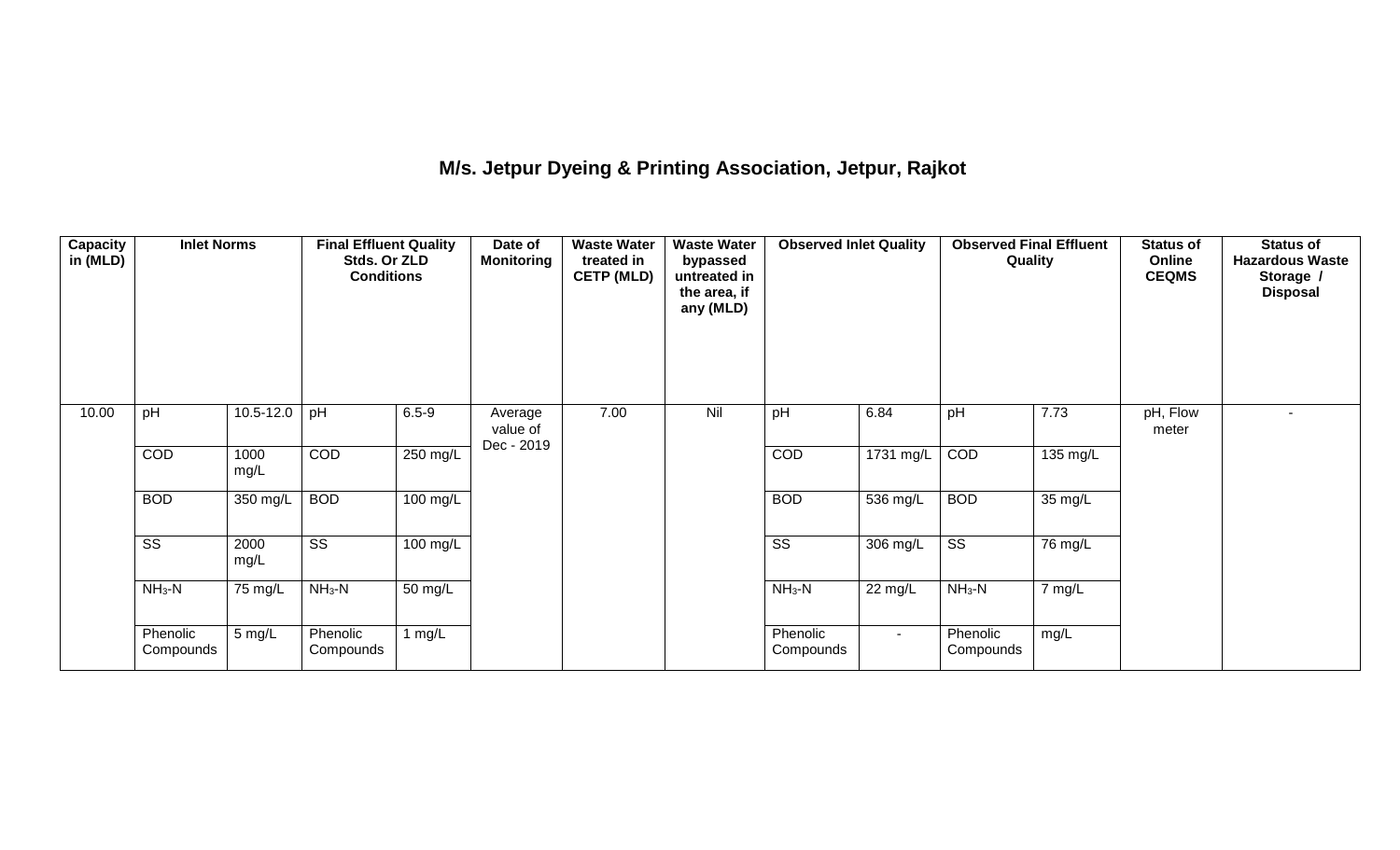# **M/s. Shri Dhareshwar GIDC Vistar Association,Dhareshwar, Rajkot**

| Capacity<br>in (MLD) | <b>Inlet Norms</b>     |              | <b>Final Effluent Quality</b><br>Stds. Or ZLD<br><b>Conditions</b> |                      | <b>Waste Water</b><br><b>Waste Water</b><br>Date of<br><b>Monitoring</b><br>treated in<br>bypassed<br><b>CETP (MLD)</b><br>untreated in<br>the area, if<br>any (MLD) |      | <b>Observed Inlet Quality</b> |                        | Quality  |                        | <b>Status of</b><br>Online<br><b>CEQMS</b> | <b>Status of</b><br><b>Hazardous Waste</b><br>Storage /<br><b>Disposal</b> |                   |
|----------------------|------------------------|--------------|--------------------------------------------------------------------|----------------------|----------------------------------------------------------------------------------------------------------------------------------------------------------------------|------|-------------------------------|------------------------|----------|------------------------|--------------------------------------------|----------------------------------------------------------------------------|-------------------|
| 0.09                 | pH                     | $10.5 - 12$  | pH                                                                 | 6.5 to 9             | Average<br>value of<br>Dec - 2019                                                                                                                                    | 0.09 | Nil                           | pH                     | 7.05     | pH                     | 6.96                                       | pH, Flow<br>Meter                                                          | Storage - 12.5 MT |
|                      | COD                    | 1000<br>mg/L | COD                                                                | 100 mg/L             |                                                                                                                                                                      |      |                               | <b>COD</b>             | 780 mg/L | COD                    | 524 mg/L                                   |                                                                            |                   |
|                      | <b>BOD</b>             | 350 mg/L     | <b>BOD</b>                                                         | $\overline{30}$ mg/L |                                                                                                                                                                      |      |                               | <b>BOD</b>             | 218 mg/L | <b>BOD</b>             | $160$ mg/L                                 |                                                                            |                   |
|                      | $\overline{\text{ss}}$ | 2000<br>mg/L | $\overline{\text{ss}}$                                             | $100 \text{ mg/L}$   |                                                                                                                                                                      |      |                               | $\overline{\text{ss}}$ | 228 mg/L | $\overline{\text{SS}}$ | 86 mg/L                                    |                                                                            |                   |
|                      | $NH3-N$<br>75 mg/L     |              | $NH3-N$                                                            | $\overline{50}$ mg/L |                                                                                                                                                                      |      |                               | $NH_3-N$               | 7 mg/L   | $NH3-N$                | $\overline{47}$ mg/L                       |                                                                            |                   |
|                      | Phenolic<br>Compounds  | 5 mg/L       | Phenolic<br>Compounds                                              | 1 $mg/L$             |                                                                                                                                                                      |      |                               | Phenolic<br>Compounds  | $\sim$   | Phenolic<br>Compounds  | $\sim$                                     |                                                                            |                   |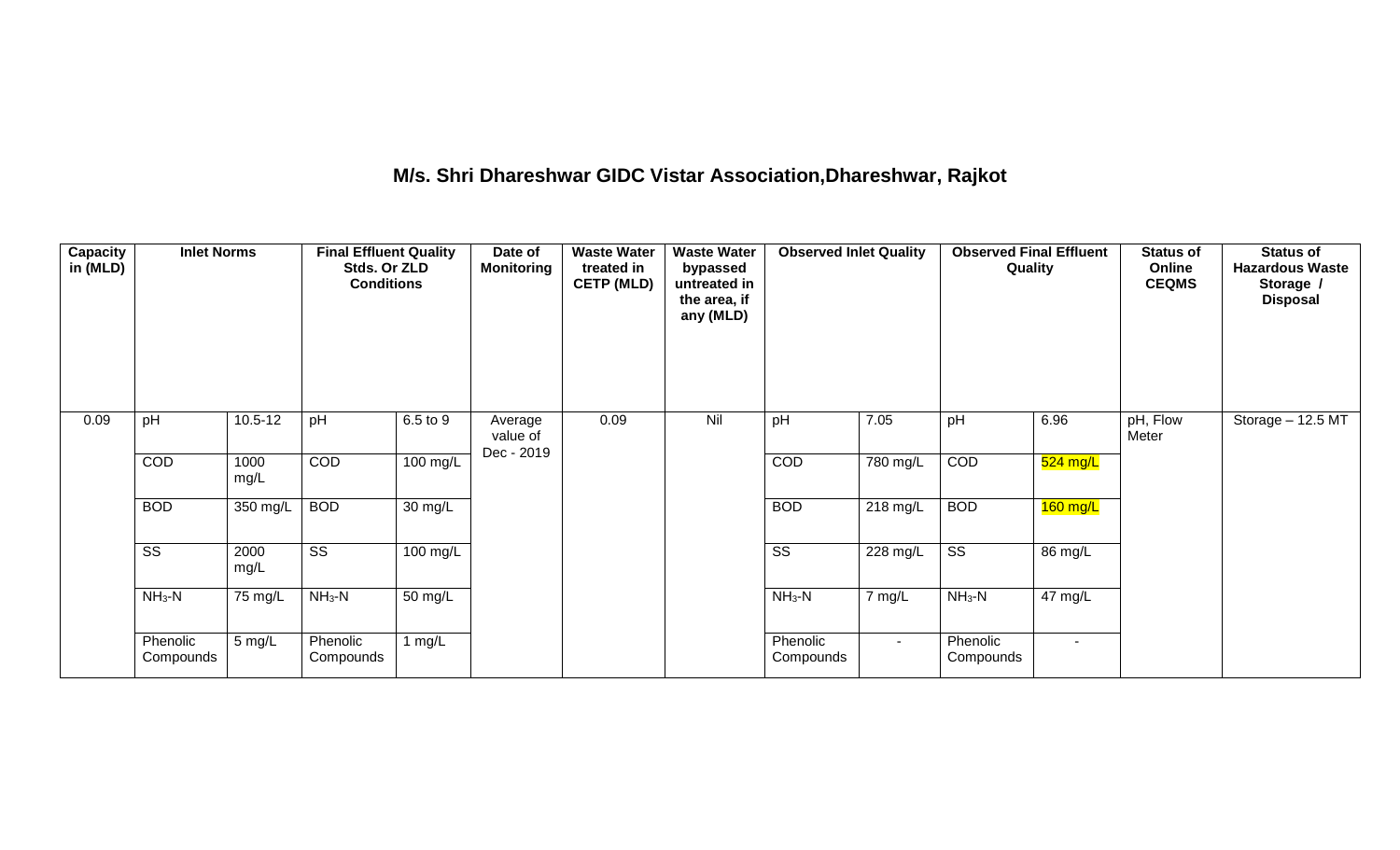## **M/s. Jay Khodiyar Enviro-Technologies Pvt. Ltd., Rajkot**

| <b>Capacity</b><br>in (MLD) | <b>Inlet Norms</b><br>pH<br>Up to 5 |          | <b>Final Effluent Quality</b><br>Stds. Or ZLD<br><b>Conditions</b> |                    | Date of<br><b>Monitoring</b>      | <b>Waste Water</b><br>treated in<br><b>CETP (MLD)</b> | <b>Waste Water</b><br>bypassed<br>untreated in<br>the area, if<br>any (MLD) | <b>Observed Inlet Quality</b> |          | <b>Observed Final Effluent</b><br>Quality |          | <b>Status of</b><br>Online<br><b>CEQMS</b> | <b>Status of</b><br><b>Hazardous Waste</b><br>Storage /<br><b>Disposal</b> |
|-----------------------------|-------------------------------------|----------|--------------------------------------------------------------------|--------------------|-----------------------------------|-------------------------------------------------------|-----------------------------------------------------------------------------|-------------------------------|----------|-------------------------------------------|----------|--------------------------------------------|----------------------------------------------------------------------------|
| 0.025                       |                                     |          | pH                                                                 | 6.5 to 8.5         | Average<br>value of<br>Dec - 2019 | 0.013                                                 | Nil                                                                         | pH                            | 3.38     | pH                                        | 7.89     | ۰.                                         | Storage - 6 MT                                                             |
|                             | COD                                 | 250 mg/L | COD                                                                | $100$ mg/L         |                                   |                                                       |                                                                             | COD                           | 16 mg/L  | COD                                       | 6 mg/L   |                                            |                                                                            |
|                             | <b>BOD</b>                          | 100 mg/L | <b>BOD</b>                                                         | 30 mg/L            |                                   |                                                       |                                                                             | <b>BOD</b>                    | $6$ mg/L | <b>BOD</b>                                | $2$ mg/L |                                            |                                                                            |
|                             | $\overline{\text{ss}}$              | 250 mg/L | $\overline{\text{ss}}$                                             | $100 \text{ mg/L}$ |                                   |                                                       |                                                                             | $\overline{\text{ss}}$        | 106 mg/L | $\overline{\text{ss}}$                    | 40 mg/L  |                                            |                                                                            |
|                             | $NH3-N$                             |          | $NH3-N$                                                            | 50 mg/L            |                                   |                                                       |                                                                             | $NH3-N$                       | $6$ mg/L | $NH3-N$                                   | 1 mg/L   |                                            |                                                                            |
|                             | Phenolic<br>Compounds               |          | Phenolic<br>Compounds                                              | 1 $mg/L$           |                                   |                                                       |                                                                             | Phenolic<br>Compounds         | $\sim$   | Phenolic<br>Compounds                     | $\sim$   |                                            |                                                                            |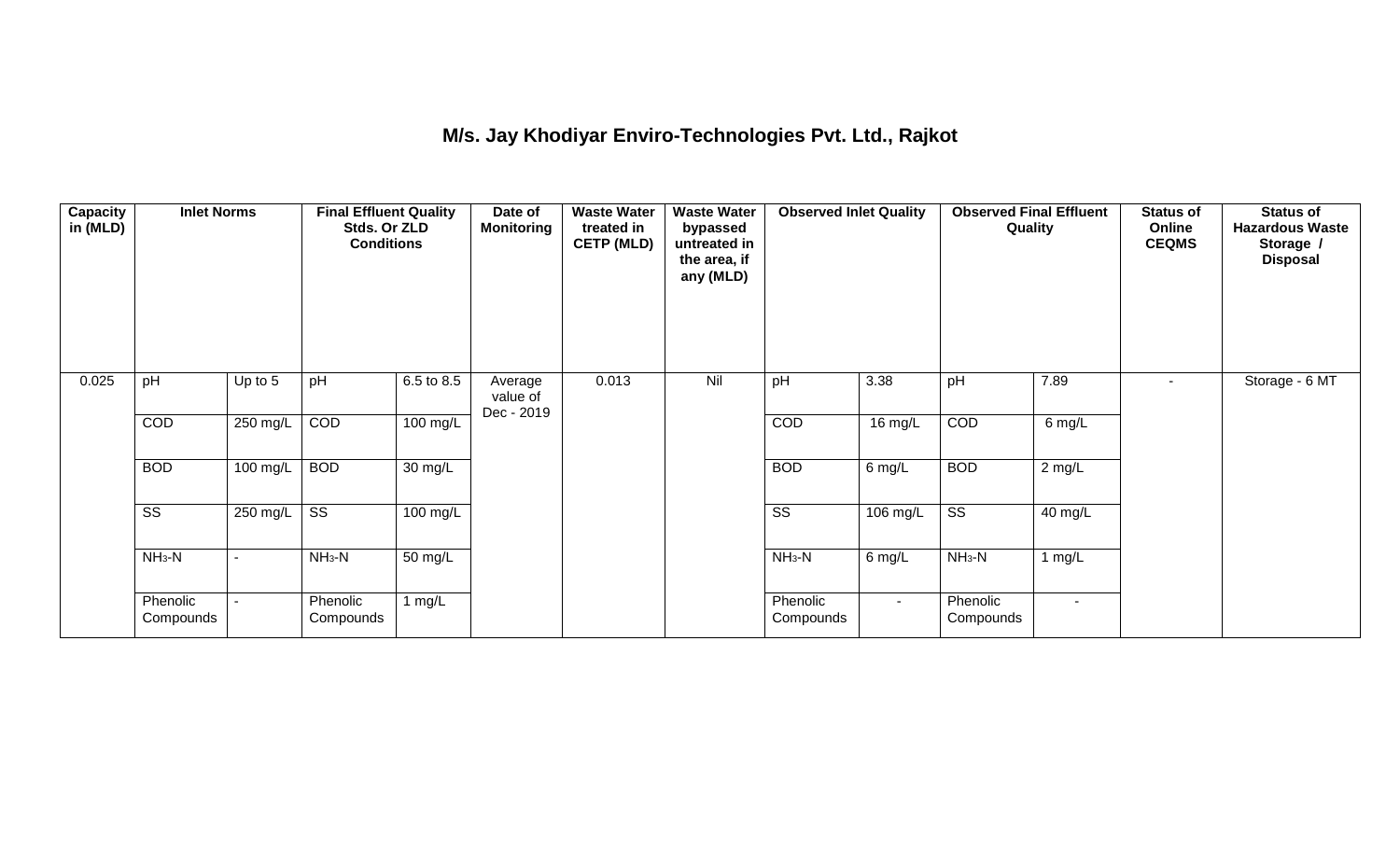### **M/s. Kalol GIDC Industries Association, Kadi, Gandhinagar**

| Capacity<br>in (MLD) | 6.5 to 8.5<br>pH       |              | <b>Final Effluent Quality</b><br>Stds. Or ZLD<br><b>Conditions</b> |                    | Date of<br><b>Monitoring</b>      | <b>Waste Water</b><br>treated in<br><b>CETP (MLD)</b> | <b>Waste Water</b><br>bypassed<br>untreated in<br>the area, if<br>any (MLD) | <b>Observed Inlet Quality</b> |                          | <b>Observed Final Effluent</b><br>Quality |                   | <b>Status of</b><br>Online<br><b>CEQMS</b> | <b>Status of</b><br><b>Hazardous Waste</b><br>Storage /<br><b>Disposal</b> |
|----------------------|------------------------|--------------|--------------------------------------------------------------------|--------------------|-----------------------------------|-------------------------------------------------------|-----------------------------------------------------------------------------|-------------------------------|--------------------------|-------------------------------------------|-------------------|--------------------------------------------|----------------------------------------------------------------------------|
| 0.35                 |                        |              | pH                                                                 | 6.5 to 8.5         | Average<br>value of<br>Dec - 2019 | 0.35                                                  | Nil                                                                         | pH                            |                          | pH                                        | 7.69              |                                            | Storage - 50 MT<br>Disposal - 56 MT                                        |
|                      | COD                    | 2000<br>mg/L | COD                                                                | $250$ mg/L         |                                   |                                                       |                                                                             | COD                           | $\overline{\phantom{a}}$ | COD                                       | 120 mg/L          |                                            |                                                                            |
|                      | <b>BOD</b>             | 700 mg/L     | <b>BOD</b>                                                         | $100 \text{ mg/L}$ |                                   |                                                       |                                                                             | <b>BOD</b>                    | $\overline{\phantom{a}}$ | <b>BOD</b>                                | $22 \text{ mg/L}$ |                                            |                                                                            |
|                      | $\overline{\text{ss}}$ |              | $\overline{\text{ss}}$                                             | $100 \text{ mg/L}$ |                                   |                                                       |                                                                             | $\overline{\text{ss}}$        | $\overline{\phantom{a}}$ | $\overline{\text{ss}}$                    | 56 mg/L           |                                            |                                                                            |
|                      | $NH3-N$                | 50 mg/L      | $NH3-N$                                                            | 50 mg/L            |                                   |                                                       |                                                                             | $NH3-N$                       | $\sim$                   | $NH_3-N$<br>14 mg/L                       |                   |                                            |                                                                            |
|                      | Phenolic<br>Compounds  |              | Phenolic<br>Compounds                                              | 1 $mg/L$           |                                   |                                                       |                                                                             | Phenolic<br>Compounds         | $\sim$                   | Phenolic<br>Compounds                     | $\sim$            |                                            |                                                                            |